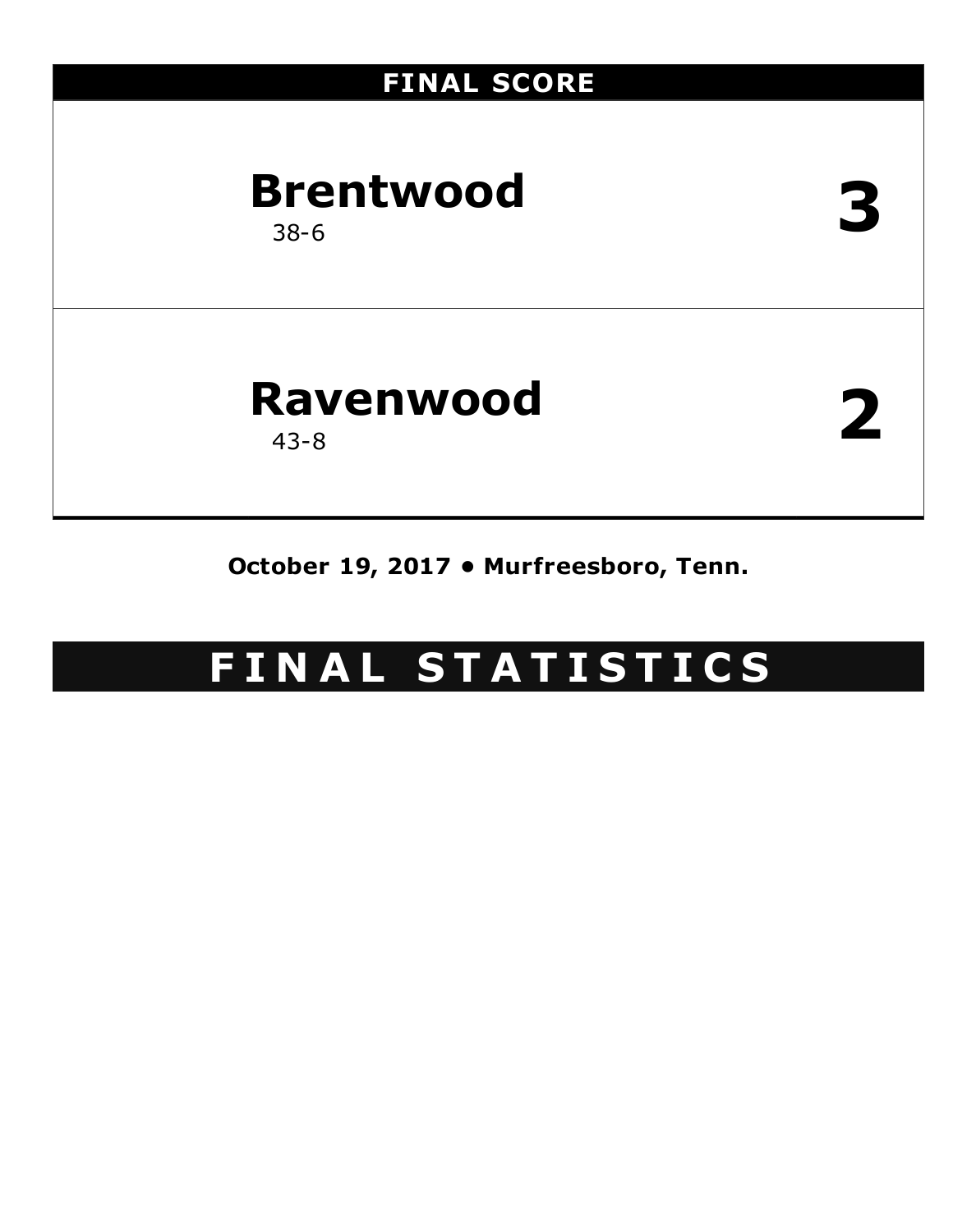### **Class AAA Championship Official Volleyball Box Score (Final)**



### **Brentwood vs Ravenwood (10/19/2017 at Murfreesboro, Tenn.)**

|    |                  |   |          |    | Attack   |            |                | Serve |                 |              |                 |          | <b>Block</b>  |    |            |            |
|----|------------------|---|----------|----|----------|------------|----------------|-------|-----------------|--------------|-----------------|----------|---------------|----|------------|------------|
| ## | <b>Brentwood</b> |   | ĸ        |    | ΤA       | <b>Pct</b> | Ast            | SΑ    | <b>SE</b>       | <b>RE</b>    | <b>Dig</b>      | BS       | BA            | BE | <b>BHE</b> | <b>Pts</b> |
| 11 | Lamb, Celia      |   | 9        |    | 25       | .240       |                |       | $\overline{2}$  |              |                 |          | 3             |    |            | 10.5       |
| 13 | Blanchet, Bella  |   | $\Omega$ |    | $\Omega$ | .000       | 0              | C     |                 | $\Omega$     | 10 <sup>1</sup> | $\Omega$ | $\mathbf{0}$  |    | $\Omega$   | 2.0        |
| 15 | Carpenter, Tori  |   |          | ົ  | 12       | .250       | 55             |       |                 | $\Omega$     | ี               | $\Omega$ | 4             |    | $\Omega$   | 11.0       |
| 22 | Carter, Morgan   |   | $\Omega$ | っ  | 16       | $-.125$    | $\overline{2}$ | C     | $\overline{0}$  | 5            | 11              | $\Omega$ | $\mathbf 0$   |    |            | 2.0        |
| 25 | Wingo, Analeigh  |   | ົ        |    | 5        | .400       | 0              |       | 3               | $\Omega$     | ົ               |          | $\mathcal{D}$ |    |            | 5.0        |
| 33 | Eggleston, Logan | 5 | 47       |    | 95       | .379       | $\overline{2}$ |       | $\overline{2}$  | $\Omega$     | 15              |          | $\Omega$      |    | 0          | 48.0       |
| 6  | Aceveda, Andrea  |   | $\Omega$ |    | 0        | .000       | 3              |       |                 | $\Omega$     | 25              | O        | $\Omega$      |    | U          | 1.0        |
| 14 | Eggleston, Shaye |   | 8        | C  | 16       | .375       | 0              |       | $\overline{2}$  | $\Omega$     | $\Omega$        | $\Omega$ |               |    | 0          | 8.5        |
| 23 | Rexford, Sydney  |   | $\Omega$ |    | 0        | .000       | 0              |       | 0               | <sup>0</sup> | ົ               |          |               |    |            | 0.0        |
|    | Totals           | 5 |          | 20 | 169      | .302       | 63             | 10    | 12 <sub>1</sub> | 5            |                 |          | 10            |    | 3          | 88.0       |

### **TOT AL TEAM BLOCKS: 7.0 SIDEOUT PCT: 62.5% POINT SCORING PCT: 52.6%**

# **Team Attack By Set**

| Team Attack By Set |    |    |      |                    |    |    |    |    |    |          |
|--------------------|----|----|------|--------------------|----|----|----|----|----|----------|
| Set                |    |    | Pct  |                    |    |    |    |    |    |          |
|                    | 16 | 32 | .438 | <b>GAME SCORES</b> |    |    |    |    |    | Records: |
| $\sim$             | 18 | 47 | .277 | Brentwood (3)      | 25 | 28 | 22 | 25 | 15 | $38-6$   |
| J                  |    | 38 | .132 | Ravenwood (2)      |    | 30 | 25 | 20 |    | $43 - 8$ |
|                    | 16 | 39 | .256 |                    |    |    |    |    |    |          |
| 5                  | 10 |    | .692 |                    |    |    |    |    |    |          |

|                   |                       |                |    | <b>Attack</b> |            |                | <b>Serve</b> |                |                 |                 |              | <b>Block</b> |          |            |            |
|-------------------|-----------------------|----------------|----|---------------|------------|----------------|--------------|----------------|-----------------|-----------------|--------------|--------------|----------|------------|------------|
| ##                | s<br>Ravenwood        | Κ              | Е  | ΤA            | <b>Pct</b> | Ast            | <b>SA</b>    | SE             | RE              | Dig             | BS.          | BA           | BE       | <b>BHE</b> | <b>Pts</b> |
| 3                 | Kelsie, Dawson        | 0              |    |               | .000       | 0              | ი            | $\Omega$       | 0               |                 | $\Omega$     | $\Omega$     |          |            | 0.0        |
| 6                 | Bidwell, Madison      | 3              | 3  | 10            | .000       | $\mathbf{0}$   | 0            | $\overline{0}$ | $\Omega$        | 3               | $\mathbf 0$  |              | $\Omega$ |            | 3.5        |
| 10                | Cerino, Victoria      | 13             |    | 51            | .118       |                |              |                | ົ               | 8               | $\Omega$     | 4            | 0        |            | 16.0       |
| 11                | Rickert, Sam          |                |    | 10            | .100       | 37             |              | 0              | $\Omega$        | 14              | $\mathbf 0$  | 3            | $\Omega$ | 5          | 3.5        |
| $12 \overline{ }$ | Dickens, Kennedy      | 8              |    | 17            | .235       | $\Omega$       |              |                |                 | ີ               | $\Omega$     |              | 0        |            | 11.5       |
| 15                | 5<br>Spencer, Camille | 17             | 9  | 57            | .140       | 3 <sub>l</sub> |              |                | C               | 17              |              | 2            |          | $\Omega$   | 20.0       |
|                   | Knott, Laura          |                | U  |               | 1.000      | 5              |              |                | 3               | 19 <sub>1</sub> | $\Omega$     | $\Omega$     | 0        |            | 2.0        |
| 2                 | Bartlett, Madisyn     | $\Omega$       |    | $\Omega$      | 000.       | $\mathbf{0}$   |              |                | $\Omega$        | $\Omega$        | $\Omega$     | $\Omega$     | $\Omega$ | $\Omega$   | 1.0        |
| 5                 | Gipson, Morgan        | 0              |    | 0             | .000       | 0              |              | $\Omega$       | 0               |                 | $\Omega$     | $\Omega$     | 0        |            | 0.0        |
| 8                 | Cooper, Carly<br>5    | $\Omega$       |    | $\Omega$      | 000.       | 0              | $\Omega$     | $\mathbf{0}$   | $\Omega$        |                 | $\Omega$     | $\Omega$     | $\Omega$ | $\Omega$   | 0.0        |
| 9                 | Strassner, Rylee      |                |    | 2             | .000       | U              |              | 0              |                 |                 | $\mathbf{0}$ | $\Omega$     | 0        |            | 1.0        |
| 13                | Briggs, Caroline<br>5 | $\mathfrak{p}$ |    | 4             | .500       | $\Omega$       | 0            | $\Omega$       | $\Omega$        | $\Omega$        | $\Omega$     | 3            |          | $\Omega$   | 3.5        |
|                   | 5<br>Totals           | 46             | 24 | 153           | .144       | 46             | 5            | 5              | 10 <sub>1</sub> | 67              |              | 20           | 3        | 5          | 62.0       |

### **TOT AL TEAM BLOCKS: 11.0 SIDEOUT PCT: 47.4% POINT SCORING PCT: 37.5%**

# **Team Attack By Set** Set K E TA Pct

| $\mathbf{1}$ | 8  |   | 26 | .154    |
|--------------|----|---|----|---------|
| 2            | 14 | 6 | 45 | .178    |
| 3            | 15 | 6 | 39 | .231    |
| 4            | 9  | 5 | 30 | .133    |
| 5            | O  | ঽ | 13 | $-.231$ |

Site: Murphy Center (Murfreesboro, Tenn.)

Date:10/19/2017 - Attendance: 237 - Time: 1:54

Referees: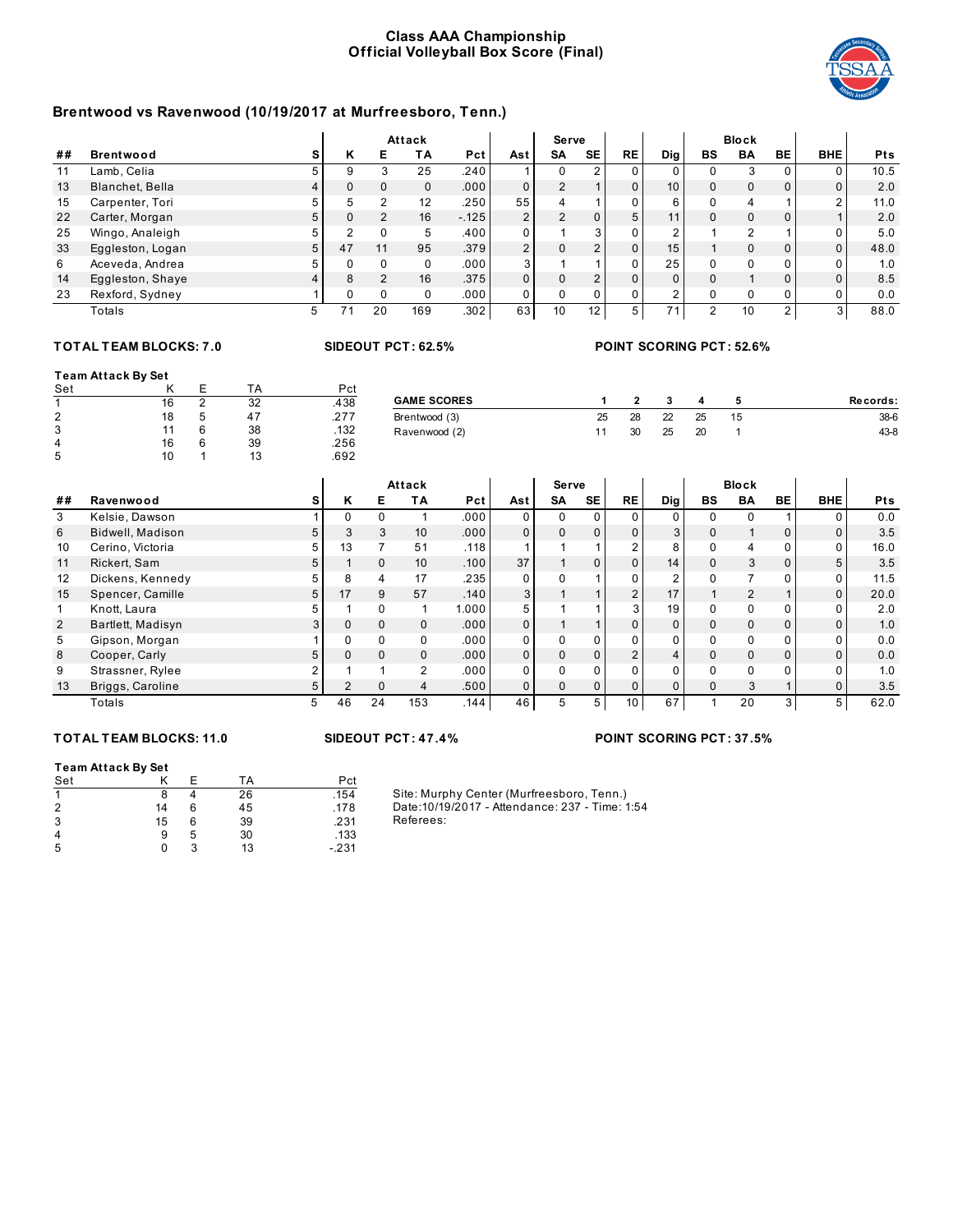### **Class AAA Championship Play-by-Play Summary (1st set)**



| BRNTWOOD starters: Carter, Morgan; Lamb, Celia; Carpenter, Tori; Eggleston, Logan; Wingo, Analeigh;<br>Blanchet, Bella; libero Aceveda, Andrea.<br>RVNWOOD starters: Rickert, Sam; Spencer, Camille; Kelsie, Dawson; Bidwell, Madison; Cerino, Victoria;<br>Dickens, Kennedy; libero Knott, Laura.<br>[Rickert, Sam] Kill by Carpenter, Tori (from Eggleston, Logan).<br>S:RVNWOOD P:BRNTWOOD<br>[Carter, Morgan] Kill by Spencer, Camille (from Rickert, Sam).<br>S:BRNTWOOD P:RVNWOOD<br>[Spencer, Camille] Kill by Cerino, Victoria (from Rickert, Sam).<br>S:RVNWOOD P:RVNWOOD<br>S:RVNWOOD P:BRNTWOOD<br>[Spencer, Camille] Kill by Eggleston, Logan (from Carpenter, Tori).<br>[Aceveda, Andrea] Attack error by Bidwell, Madison (block by Eggleston, Logan).<br>S:BRNTWOOD P:BRNTWOOD<br>[Aceveda, Andrea] Kill by Cerino, Victoria (from Rickert, Sam).<br>S:BRNTWOOD P:RVNWOOD<br>S:RVNWOOD P:BRNTWOOD<br>[Knott, Laura] Kill by Wingo, Analeigh (from Carpenter, Tori).<br>BRNTWOOD subs: Eggleston, Shaye; Blanchet, Bella.<br>[Carpenter, Tori] Service ace (Knott, Laura).<br>S:BRNTWOOD P:BRNTWOOD<br>[Carpenter, Tori] Kill by Dickens, Kennedy (from Rickert, Sam).<br>S:BRNTWOOD P:RVNWOOD<br>RVNWOOD subs: Cooper, Carly; Bidwell, Madison.<br>S:RVNWOOD P:BRNTWOOD<br>$6 - 4$<br>[Cooper, Carly] Kill by Eggleston, Logan (from Carpenter, Tori).<br>$7 - 4$<br>[Eggleston, Logan] Kill by Eggleston, Logan (from Aceveda, Andrea).<br>S:BRNTWOOD P:BRNTWOOD<br>$7 - 5$<br>S:BRNTWOOD P:RVNWOOD<br>[Eggleston, Logan] Kill by Knott, Laura (from Rickert, Sam).<br>[Cerino, Victoria] Kill by Eggleston, Logan (from Aceveda, Andrea).<br>S:RVNWOOD P:BRNTWOOD<br>$8 - 5$<br>S:BRNTWOOD P:RVNWOOD<br>$8 - 6$<br>[Wingo, Analeigh] Kill by Spencer, Camille (from Rickert, Sam).<br>$9 - 6$<br>[Dickens, Kennedy] Kill by Lamb, Celia (from Carpenter, Tori).<br>S:RVNWOOD P:BRNTWOOD<br>S:BRNTWOOD P:RVNWOOD<br>$9 - 7$<br>[Eggleston, Shaye] Kill by Spencer, Camille (from Cerino, Victoria).<br>BRNTWOOD subs: Blanchet, Bella; Eggleston, Shaye.<br>RVNWOOD subs: Bidwell, Madison; Cooper, Carly.<br>$9 - 8$<br>S:RVNWOOD P:RVNWOOD<br>[Rickert, Sam] Kill by Spencer, Camille (from Rickert, Sam).<br>[Rickert, Sam] Kill by Lamb, Celia (from Carpenter, Tori).<br>S:RVNWOOD P:BRNTWOOD<br>$10 - 8$<br>$11 - 8$<br>S:BRNTWOOD P:BRNTWOOD<br>[Carter, Morgan] Kill by Lamb, Celia (from Carpenter, Tori), block error by Kelsie, Dawson.<br>$12 - 8$<br>[Carter, Morgan] Kill by Lamb, Celia (from Carpenter, Tori).<br>S:BRNTWOOD P.BRNTWOOD<br>[Carter, Morgan] Kill by Eggleston, Logan (from Carpenter, Tori).<br>S:BRNTWOOD P:BRNTWOOD<br>$13 - 8$<br>S:BRNTWOOD<br>Timeout Ravenwood.<br>S:BRNTWOOD P:BRNTWOOD<br>$14 - 8$<br>[Carter, Morgan] Kill by Eggleston, Logan (from Carpenter, Tori).<br>RVNWOOD subs: Briggs, Caroline; Kelsie, Dawson.<br>[Carter, Morgan] Attack error by Spencer, Camille (block by Lamb, Celia; Carpenter, Tori).<br>S:BRNTWOOD P:BRNTWOOD<br>$15 - 8$<br>$16 - 8$<br>[Carter, Morgan] Kill by Eggleston, Logan (from Carpenter, Tori).<br>S:BRNTWOOD P:BRNTWOOD<br>[Carter, Morgan] Service ace (Cerino, Victoria).<br>S:BRNTWOOD P:BRNTWOOD<br>$17 - 8$<br>Timeout Ravenwood.<br>S:BRNTWOOD<br>$18 - 8$<br>S:BRNTWOOD P:BRNTWOOD<br>[Carter, Morgan] Attack error by Spencer, Camille.<br>[Carter, Morgan] Attack error by Carpenter, Tori (block by Spencer, Camille).<br>$18-9$<br>S:BRNTWOOD P:RVNWOOD<br>$18 - 10$<br>[Spencer, Camille] Attack error by Eggleston, Logan.<br>S:RVNWOOD P:RVNWOOD<br>$19 - 10$<br>[Spencer, Camille] Service error.<br>S:RVNWOOD P:BRNTWOOD<br>$20 - 10$<br>[Aceveda, Andrea] Ball handling error by Rickert, Sam.<br>S:BRNTWOOD P:BRNTWOOD<br>$21 - 10$<br>[Aceveda, Andrea] Kill by Eggleston, Logan (from Carpenter, Tori).<br>S:BRNTWOOD P:BRNTWOOD<br>$22 - 10$<br>[Aceveda, Andrea] Attack error by Bidwell, Madison.<br>S:BRNTWOOD P:BRNTWOOD<br>$23 - 10$<br>S:BRNTWOOD P:BRNTWOOD<br>[Aceveda, Andrea] Kill by Eggleston, Logan.<br>$24 - 10$<br>S:BRNTWOOD P:BRNTWOOD<br>[Aceveda, Andrea] Ball handling error by Rickert, Sam.<br>S:BRNTWOOD P:RVNWOOD<br>$24 - 11$<br>[Aceveda, Andrea] Service error. | Score     | Plays: Set 1 | <b>Serve</b> | Point |
|-------------------------------------------------------------------------------------------------------------------------------------------------------------------------------------------------------------------------------------------------------------------------------------------------------------------------------------------------------------------------------------------------------------------------------------------------------------------------------------------------------------------------------------------------------------------------------------------------------------------------------------------------------------------------------------------------------------------------------------------------------------------------------------------------------------------------------------------------------------------------------------------------------------------------------------------------------------------------------------------------------------------------------------------------------------------------------------------------------------------------------------------------------------------------------------------------------------------------------------------------------------------------------------------------------------------------------------------------------------------------------------------------------------------------------------------------------------------------------------------------------------------------------------------------------------------------------------------------------------------------------------------------------------------------------------------------------------------------------------------------------------------------------------------------------------------------------------------------------------------------------------------------------------------------------------------------------------------------------------------------------------------------------------------------------------------------------------------------------------------------------------------------------------------------------------------------------------------------------------------------------------------------------------------------------------------------------------------------------------------------------------------------------------------------------------------------------------------------------------------------------------------------------------------------------------------------------------------------------------------------------------------------------------------------------------------------------------------------------------------------------------------------------------------------------------------------------------------------------------------------------------------------------------------------------------------------------------------------------------------------------------------------------------------------------------------------------------------------------------------------------------------------------------------------------------------------------------------------------------------------------------------------------------------------------------------------------------------------------------------------------------------------------------------------------------------------------------------------------------------------------------------------------------------------------------------------------------------------------------------------------------------------------------------------------------------------------------------------------------------------------------------------------------------------------------------------------------------------------------------------------------------------------------------------------------------------------------------------------------------------------------------------------------------------------------------------------------------------------------------------------------------------------------------------------------------------------------------------|-----------|--------------|--------------|-------|
|                                                                                                                                                                                                                                                                                                                                                                                                                                                                                                                                                                                                                                                                                                                                                                                                                                                                                                                                                                                                                                                                                                                                                                                                                                                                                                                                                                                                                                                                                                                                                                                                                                                                                                                                                                                                                                                                                                                                                                                                                                                                                                                                                                                                                                                                                                                                                                                                                                                                                                                                                                                                                                                                                                                                                                                                                                                                                                                                                                                                                                                                                                                                                                                                                                                                                                                                                                                                                                                                                                                                                                                                                                                                                                                                                                                                                                                                                                                                                                                                                                                                                                                                                                                                                         |           |              |              |       |
|                                                                                                                                                                                                                                                                                                                                                                                                                                                                                                                                                                                                                                                                                                                                                                                                                                                                                                                                                                                                                                                                                                                                                                                                                                                                                                                                                                                                                                                                                                                                                                                                                                                                                                                                                                                                                                                                                                                                                                                                                                                                                                                                                                                                                                                                                                                                                                                                                                                                                                                                                                                                                                                                                                                                                                                                                                                                                                                                                                                                                                                                                                                                                                                                                                                                                                                                                                                                                                                                                                                                                                                                                                                                                                                                                                                                                                                                                                                                                                                                                                                                                                                                                                                                                         |           |              |              |       |
|                                                                                                                                                                                                                                                                                                                                                                                                                                                                                                                                                                                                                                                                                                                                                                                                                                                                                                                                                                                                                                                                                                                                                                                                                                                                                                                                                                                                                                                                                                                                                                                                                                                                                                                                                                                                                                                                                                                                                                                                                                                                                                                                                                                                                                                                                                                                                                                                                                                                                                                                                                                                                                                                                                                                                                                                                                                                                                                                                                                                                                                                                                                                                                                                                                                                                                                                                                                                                                                                                                                                                                                                                                                                                                                                                                                                                                                                                                                                                                                                                                                                                                                                                                                                                         | $1 - 0$   |              |              |       |
|                                                                                                                                                                                                                                                                                                                                                                                                                                                                                                                                                                                                                                                                                                                                                                                                                                                                                                                                                                                                                                                                                                                                                                                                                                                                                                                                                                                                                                                                                                                                                                                                                                                                                                                                                                                                                                                                                                                                                                                                                                                                                                                                                                                                                                                                                                                                                                                                                                                                                                                                                                                                                                                                                                                                                                                                                                                                                                                                                                                                                                                                                                                                                                                                                                                                                                                                                                                                                                                                                                                                                                                                                                                                                                                                                                                                                                                                                                                                                                                                                                                                                                                                                                                                                         | $1 - 1$   |              |              |       |
|                                                                                                                                                                                                                                                                                                                                                                                                                                                                                                                                                                                                                                                                                                                                                                                                                                                                                                                                                                                                                                                                                                                                                                                                                                                                                                                                                                                                                                                                                                                                                                                                                                                                                                                                                                                                                                                                                                                                                                                                                                                                                                                                                                                                                                                                                                                                                                                                                                                                                                                                                                                                                                                                                                                                                                                                                                                                                                                                                                                                                                                                                                                                                                                                                                                                                                                                                                                                                                                                                                                                                                                                                                                                                                                                                                                                                                                                                                                                                                                                                                                                                                                                                                                                                         | $1 - 2$   |              |              |       |
|                                                                                                                                                                                                                                                                                                                                                                                                                                                                                                                                                                                                                                                                                                                                                                                                                                                                                                                                                                                                                                                                                                                                                                                                                                                                                                                                                                                                                                                                                                                                                                                                                                                                                                                                                                                                                                                                                                                                                                                                                                                                                                                                                                                                                                                                                                                                                                                                                                                                                                                                                                                                                                                                                                                                                                                                                                                                                                                                                                                                                                                                                                                                                                                                                                                                                                                                                                                                                                                                                                                                                                                                                                                                                                                                                                                                                                                                                                                                                                                                                                                                                                                                                                                                                         | $2 - 2$   |              |              |       |
|                                                                                                                                                                                                                                                                                                                                                                                                                                                                                                                                                                                                                                                                                                                                                                                                                                                                                                                                                                                                                                                                                                                                                                                                                                                                                                                                                                                                                                                                                                                                                                                                                                                                                                                                                                                                                                                                                                                                                                                                                                                                                                                                                                                                                                                                                                                                                                                                                                                                                                                                                                                                                                                                                                                                                                                                                                                                                                                                                                                                                                                                                                                                                                                                                                                                                                                                                                                                                                                                                                                                                                                                                                                                                                                                                                                                                                                                                                                                                                                                                                                                                                                                                                                                                         | $3 - 2$   |              |              |       |
|                                                                                                                                                                                                                                                                                                                                                                                                                                                                                                                                                                                                                                                                                                                                                                                                                                                                                                                                                                                                                                                                                                                                                                                                                                                                                                                                                                                                                                                                                                                                                                                                                                                                                                                                                                                                                                                                                                                                                                                                                                                                                                                                                                                                                                                                                                                                                                                                                                                                                                                                                                                                                                                                                                                                                                                                                                                                                                                                                                                                                                                                                                                                                                                                                                                                                                                                                                                                                                                                                                                                                                                                                                                                                                                                                                                                                                                                                                                                                                                                                                                                                                                                                                                                                         | $3 - 3$   |              |              |       |
|                                                                                                                                                                                                                                                                                                                                                                                                                                                                                                                                                                                                                                                                                                                                                                                                                                                                                                                                                                                                                                                                                                                                                                                                                                                                                                                                                                                                                                                                                                                                                                                                                                                                                                                                                                                                                                                                                                                                                                                                                                                                                                                                                                                                                                                                                                                                                                                                                                                                                                                                                                                                                                                                                                                                                                                                                                                                                                                                                                                                                                                                                                                                                                                                                                                                                                                                                                                                                                                                                                                                                                                                                                                                                                                                                                                                                                                                                                                                                                                                                                                                                                                                                                                                                         | $4 - 3$   |              |              |       |
|                                                                                                                                                                                                                                                                                                                                                                                                                                                                                                                                                                                                                                                                                                                                                                                                                                                                                                                                                                                                                                                                                                                                                                                                                                                                                                                                                                                                                                                                                                                                                                                                                                                                                                                                                                                                                                                                                                                                                                                                                                                                                                                                                                                                                                                                                                                                                                                                                                                                                                                                                                                                                                                                                                                                                                                                                                                                                                                                                                                                                                                                                                                                                                                                                                                                                                                                                                                                                                                                                                                                                                                                                                                                                                                                                                                                                                                                                                                                                                                                                                                                                                                                                                                                                         |           |              |              |       |
|                                                                                                                                                                                                                                                                                                                                                                                                                                                                                                                                                                                                                                                                                                                                                                                                                                                                                                                                                                                                                                                                                                                                                                                                                                                                                                                                                                                                                                                                                                                                                                                                                                                                                                                                                                                                                                                                                                                                                                                                                                                                                                                                                                                                                                                                                                                                                                                                                                                                                                                                                                                                                                                                                                                                                                                                                                                                                                                                                                                                                                                                                                                                                                                                                                                                                                                                                                                                                                                                                                                                                                                                                                                                                                                                                                                                                                                                                                                                                                                                                                                                                                                                                                                                                         | $5 - 3$   |              |              |       |
|                                                                                                                                                                                                                                                                                                                                                                                                                                                                                                                                                                                                                                                                                                                                                                                                                                                                                                                                                                                                                                                                                                                                                                                                                                                                                                                                                                                                                                                                                                                                                                                                                                                                                                                                                                                                                                                                                                                                                                                                                                                                                                                                                                                                                                                                                                                                                                                                                                                                                                                                                                                                                                                                                                                                                                                                                                                                                                                                                                                                                                                                                                                                                                                                                                                                                                                                                                                                                                                                                                                                                                                                                                                                                                                                                                                                                                                                                                                                                                                                                                                                                                                                                                                                                         | $5 - 4$   |              |              |       |
|                                                                                                                                                                                                                                                                                                                                                                                                                                                                                                                                                                                                                                                                                                                                                                                                                                                                                                                                                                                                                                                                                                                                                                                                                                                                                                                                                                                                                                                                                                                                                                                                                                                                                                                                                                                                                                                                                                                                                                                                                                                                                                                                                                                                                                                                                                                                                                                                                                                                                                                                                                                                                                                                                                                                                                                                                                                                                                                                                                                                                                                                                                                                                                                                                                                                                                                                                                                                                                                                                                                                                                                                                                                                                                                                                                                                                                                                                                                                                                                                                                                                                                                                                                                                                         |           |              |              |       |
|                                                                                                                                                                                                                                                                                                                                                                                                                                                                                                                                                                                                                                                                                                                                                                                                                                                                                                                                                                                                                                                                                                                                                                                                                                                                                                                                                                                                                                                                                                                                                                                                                                                                                                                                                                                                                                                                                                                                                                                                                                                                                                                                                                                                                                                                                                                                                                                                                                                                                                                                                                                                                                                                                                                                                                                                                                                                                                                                                                                                                                                                                                                                                                                                                                                                                                                                                                                                                                                                                                                                                                                                                                                                                                                                                                                                                                                                                                                                                                                                                                                                                                                                                                                                                         |           |              |              |       |
|                                                                                                                                                                                                                                                                                                                                                                                                                                                                                                                                                                                                                                                                                                                                                                                                                                                                                                                                                                                                                                                                                                                                                                                                                                                                                                                                                                                                                                                                                                                                                                                                                                                                                                                                                                                                                                                                                                                                                                                                                                                                                                                                                                                                                                                                                                                                                                                                                                                                                                                                                                                                                                                                                                                                                                                                                                                                                                                                                                                                                                                                                                                                                                                                                                                                                                                                                                                                                                                                                                                                                                                                                                                                                                                                                                                                                                                                                                                                                                                                                                                                                                                                                                                                                         |           |              |              |       |
|                                                                                                                                                                                                                                                                                                                                                                                                                                                                                                                                                                                                                                                                                                                                                                                                                                                                                                                                                                                                                                                                                                                                                                                                                                                                                                                                                                                                                                                                                                                                                                                                                                                                                                                                                                                                                                                                                                                                                                                                                                                                                                                                                                                                                                                                                                                                                                                                                                                                                                                                                                                                                                                                                                                                                                                                                                                                                                                                                                                                                                                                                                                                                                                                                                                                                                                                                                                                                                                                                                                                                                                                                                                                                                                                                                                                                                                                                                                                                                                                                                                                                                                                                                                                                         |           |              |              |       |
|                                                                                                                                                                                                                                                                                                                                                                                                                                                                                                                                                                                                                                                                                                                                                                                                                                                                                                                                                                                                                                                                                                                                                                                                                                                                                                                                                                                                                                                                                                                                                                                                                                                                                                                                                                                                                                                                                                                                                                                                                                                                                                                                                                                                                                                                                                                                                                                                                                                                                                                                                                                                                                                                                                                                                                                                                                                                                                                                                                                                                                                                                                                                                                                                                                                                                                                                                                                                                                                                                                                                                                                                                                                                                                                                                                                                                                                                                                                                                                                                                                                                                                                                                                                                                         |           |              |              |       |
|                                                                                                                                                                                                                                                                                                                                                                                                                                                                                                                                                                                                                                                                                                                                                                                                                                                                                                                                                                                                                                                                                                                                                                                                                                                                                                                                                                                                                                                                                                                                                                                                                                                                                                                                                                                                                                                                                                                                                                                                                                                                                                                                                                                                                                                                                                                                                                                                                                                                                                                                                                                                                                                                                                                                                                                                                                                                                                                                                                                                                                                                                                                                                                                                                                                                                                                                                                                                                                                                                                                                                                                                                                                                                                                                                                                                                                                                                                                                                                                                                                                                                                                                                                                                                         |           |              |              |       |
|                                                                                                                                                                                                                                                                                                                                                                                                                                                                                                                                                                                                                                                                                                                                                                                                                                                                                                                                                                                                                                                                                                                                                                                                                                                                                                                                                                                                                                                                                                                                                                                                                                                                                                                                                                                                                                                                                                                                                                                                                                                                                                                                                                                                                                                                                                                                                                                                                                                                                                                                                                                                                                                                                                                                                                                                                                                                                                                                                                                                                                                                                                                                                                                                                                                                                                                                                                                                                                                                                                                                                                                                                                                                                                                                                                                                                                                                                                                                                                                                                                                                                                                                                                                                                         |           |              |              |       |
|                                                                                                                                                                                                                                                                                                                                                                                                                                                                                                                                                                                                                                                                                                                                                                                                                                                                                                                                                                                                                                                                                                                                                                                                                                                                                                                                                                                                                                                                                                                                                                                                                                                                                                                                                                                                                                                                                                                                                                                                                                                                                                                                                                                                                                                                                                                                                                                                                                                                                                                                                                                                                                                                                                                                                                                                                                                                                                                                                                                                                                                                                                                                                                                                                                                                                                                                                                                                                                                                                                                                                                                                                                                                                                                                                                                                                                                                                                                                                                                                                                                                                                                                                                                                                         |           |              |              |       |
|                                                                                                                                                                                                                                                                                                                                                                                                                                                                                                                                                                                                                                                                                                                                                                                                                                                                                                                                                                                                                                                                                                                                                                                                                                                                                                                                                                                                                                                                                                                                                                                                                                                                                                                                                                                                                                                                                                                                                                                                                                                                                                                                                                                                                                                                                                                                                                                                                                                                                                                                                                                                                                                                                                                                                                                                                                                                                                                                                                                                                                                                                                                                                                                                                                                                                                                                                                                                                                                                                                                                                                                                                                                                                                                                                                                                                                                                                                                                                                                                                                                                                                                                                                                                                         |           |              |              |       |
|                                                                                                                                                                                                                                                                                                                                                                                                                                                                                                                                                                                                                                                                                                                                                                                                                                                                                                                                                                                                                                                                                                                                                                                                                                                                                                                                                                                                                                                                                                                                                                                                                                                                                                                                                                                                                                                                                                                                                                                                                                                                                                                                                                                                                                                                                                                                                                                                                                                                                                                                                                                                                                                                                                                                                                                                                                                                                                                                                                                                                                                                                                                                                                                                                                                                                                                                                                                                                                                                                                                                                                                                                                                                                                                                                                                                                                                                                                                                                                                                                                                                                                                                                                                                                         |           |              |              |       |
|                                                                                                                                                                                                                                                                                                                                                                                                                                                                                                                                                                                                                                                                                                                                                                                                                                                                                                                                                                                                                                                                                                                                                                                                                                                                                                                                                                                                                                                                                                                                                                                                                                                                                                                                                                                                                                                                                                                                                                                                                                                                                                                                                                                                                                                                                                                                                                                                                                                                                                                                                                                                                                                                                                                                                                                                                                                                                                                                                                                                                                                                                                                                                                                                                                                                                                                                                                                                                                                                                                                                                                                                                                                                                                                                                                                                                                                                                                                                                                                                                                                                                                                                                                                                                         |           |              |              |       |
|                                                                                                                                                                                                                                                                                                                                                                                                                                                                                                                                                                                                                                                                                                                                                                                                                                                                                                                                                                                                                                                                                                                                                                                                                                                                                                                                                                                                                                                                                                                                                                                                                                                                                                                                                                                                                                                                                                                                                                                                                                                                                                                                                                                                                                                                                                                                                                                                                                                                                                                                                                                                                                                                                                                                                                                                                                                                                                                                                                                                                                                                                                                                                                                                                                                                                                                                                                                                                                                                                                                                                                                                                                                                                                                                                                                                                                                                                                                                                                                                                                                                                                                                                                                                                         |           |              |              |       |
|                                                                                                                                                                                                                                                                                                                                                                                                                                                                                                                                                                                                                                                                                                                                                                                                                                                                                                                                                                                                                                                                                                                                                                                                                                                                                                                                                                                                                                                                                                                                                                                                                                                                                                                                                                                                                                                                                                                                                                                                                                                                                                                                                                                                                                                                                                                                                                                                                                                                                                                                                                                                                                                                                                                                                                                                                                                                                                                                                                                                                                                                                                                                                                                                                                                                                                                                                                                                                                                                                                                                                                                                                                                                                                                                                                                                                                                                                                                                                                                                                                                                                                                                                                                                                         |           |              |              |       |
|                                                                                                                                                                                                                                                                                                                                                                                                                                                                                                                                                                                                                                                                                                                                                                                                                                                                                                                                                                                                                                                                                                                                                                                                                                                                                                                                                                                                                                                                                                                                                                                                                                                                                                                                                                                                                                                                                                                                                                                                                                                                                                                                                                                                                                                                                                                                                                                                                                                                                                                                                                                                                                                                                                                                                                                                                                                                                                                                                                                                                                                                                                                                                                                                                                                                                                                                                                                                                                                                                                                                                                                                                                                                                                                                                                                                                                                                                                                                                                                                                                                                                                                                                                                                                         |           |              |              |       |
|                                                                                                                                                                                                                                                                                                                                                                                                                                                                                                                                                                                                                                                                                                                                                                                                                                                                                                                                                                                                                                                                                                                                                                                                                                                                                                                                                                                                                                                                                                                                                                                                                                                                                                                                                                                                                                                                                                                                                                                                                                                                                                                                                                                                                                                                                                                                                                                                                                                                                                                                                                                                                                                                                                                                                                                                                                                                                                                                                                                                                                                                                                                                                                                                                                                                                                                                                                                                                                                                                                                                                                                                                                                                                                                                                                                                                                                                                                                                                                                                                                                                                                                                                                                                                         |           |              |              |       |
|                                                                                                                                                                                                                                                                                                                                                                                                                                                                                                                                                                                                                                                                                                                                                                                                                                                                                                                                                                                                                                                                                                                                                                                                                                                                                                                                                                                                                                                                                                                                                                                                                                                                                                                                                                                                                                                                                                                                                                                                                                                                                                                                                                                                                                                                                                                                                                                                                                                                                                                                                                                                                                                                                                                                                                                                                                                                                                                                                                                                                                                                                                                                                                                                                                                                                                                                                                                                                                                                                                                                                                                                                                                                                                                                                                                                                                                                                                                                                                                                                                                                                                                                                                                                                         |           |              |              |       |
|                                                                                                                                                                                                                                                                                                                                                                                                                                                                                                                                                                                                                                                                                                                                                                                                                                                                                                                                                                                                                                                                                                                                                                                                                                                                                                                                                                                                                                                                                                                                                                                                                                                                                                                                                                                                                                                                                                                                                                                                                                                                                                                                                                                                                                                                                                                                                                                                                                                                                                                                                                                                                                                                                                                                                                                                                                                                                                                                                                                                                                                                                                                                                                                                                                                                                                                                                                                                                                                                                                                                                                                                                                                                                                                                                                                                                                                                                                                                                                                                                                                                                                                                                                                                                         |           |              |              |       |
|                                                                                                                                                                                                                                                                                                                                                                                                                                                                                                                                                                                                                                                                                                                                                                                                                                                                                                                                                                                                                                                                                                                                                                                                                                                                                                                                                                                                                                                                                                                                                                                                                                                                                                                                                                                                                                                                                                                                                                                                                                                                                                                                                                                                                                                                                                                                                                                                                                                                                                                                                                                                                                                                                                                                                                                                                                                                                                                                                                                                                                                                                                                                                                                                                                                                                                                                                                                                                                                                                                                                                                                                                                                                                                                                                                                                                                                                                                                                                                                                                                                                                                                                                                                                                         |           |              |              |       |
|                                                                                                                                                                                                                                                                                                                                                                                                                                                                                                                                                                                                                                                                                                                                                                                                                                                                                                                                                                                                                                                                                                                                                                                                                                                                                                                                                                                                                                                                                                                                                                                                                                                                                                                                                                                                                                                                                                                                                                                                                                                                                                                                                                                                                                                                                                                                                                                                                                                                                                                                                                                                                                                                                                                                                                                                                                                                                                                                                                                                                                                                                                                                                                                                                                                                                                                                                                                                                                                                                                                                                                                                                                                                                                                                                                                                                                                                                                                                                                                                                                                                                                                                                                                                                         |           |              |              |       |
|                                                                                                                                                                                                                                                                                                                                                                                                                                                                                                                                                                                                                                                                                                                                                                                                                                                                                                                                                                                                                                                                                                                                                                                                                                                                                                                                                                                                                                                                                                                                                                                                                                                                                                                                                                                                                                                                                                                                                                                                                                                                                                                                                                                                                                                                                                                                                                                                                                                                                                                                                                                                                                                                                                                                                                                                                                                                                                                                                                                                                                                                                                                                                                                                                                                                                                                                                                                                                                                                                                                                                                                                                                                                                                                                                                                                                                                                                                                                                                                                                                                                                                                                                                                                                         |           |              |              |       |
|                                                                                                                                                                                                                                                                                                                                                                                                                                                                                                                                                                                                                                                                                                                                                                                                                                                                                                                                                                                                                                                                                                                                                                                                                                                                                                                                                                                                                                                                                                                                                                                                                                                                                                                                                                                                                                                                                                                                                                                                                                                                                                                                                                                                                                                                                                                                                                                                                                                                                                                                                                                                                                                                                                                                                                                                                                                                                                                                                                                                                                                                                                                                                                                                                                                                                                                                                                                                                                                                                                                                                                                                                                                                                                                                                                                                                                                                                                                                                                                                                                                                                                                                                                                                                         |           |              |              |       |
|                                                                                                                                                                                                                                                                                                                                                                                                                                                                                                                                                                                                                                                                                                                                                                                                                                                                                                                                                                                                                                                                                                                                                                                                                                                                                                                                                                                                                                                                                                                                                                                                                                                                                                                                                                                                                                                                                                                                                                                                                                                                                                                                                                                                                                                                                                                                                                                                                                                                                                                                                                                                                                                                                                                                                                                                                                                                                                                                                                                                                                                                                                                                                                                                                                                                                                                                                                                                                                                                                                                                                                                                                                                                                                                                                                                                                                                                                                                                                                                                                                                                                                                                                                                                                         |           |              |              |       |
|                                                                                                                                                                                                                                                                                                                                                                                                                                                                                                                                                                                                                                                                                                                                                                                                                                                                                                                                                                                                                                                                                                                                                                                                                                                                                                                                                                                                                                                                                                                                                                                                                                                                                                                                                                                                                                                                                                                                                                                                                                                                                                                                                                                                                                                                                                                                                                                                                                                                                                                                                                                                                                                                                                                                                                                                                                                                                                                                                                                                                                                                                                                                                                                                                                                                                                                                                                                                                                                                                                                                                                                                                                                                                                                                                                                                                                                                                                                                                                                                                                                                                                                                                                                                                         |           |              |              |       |
|                                                                                                                                                                                                                                                                                                                                                                                                                                                                                                                                                                                                                                                                                                                                                                                                                                                                                                                                                                                                                                                                                                                                                                                                                                                                                                                                                                                                                                                                                                                                                                                                                                                                                                                                                                                                                                                                                                                                                                                                                                                                                                                                                                                                                                                                                                                                                                                                                                                                                                                                                                                                                                                                                                                                                                                                                                                                                                                                                                                                                                                                                                                                                                                                                                                                                                                                                                                                                                                                                                                                                                                                                                                                                                                                                                                                                                                                                                                                                                                                                                                                                                                                                                                                                         |           |              |              |       |
|                                                                                                                                                                                                                                                                                                                                                                                                                                                                                                                                                                                                                                                                                                                                                                                                                                                                                                                                                                                                                                                                                                                                                                                                                                                                                                                                                                                                                                                                                                                                                                                                                                                                                                                                                                                                                                                                                                                                                                                                                                                                                                                                                                                                                                                                                                                                                                                                                                                                                                                                                                                                                                                                                                                                                                                                                                                                                                                                                                                                                                                                                                                                                                                                                                                                                                                                                                                                                                                                                                                                                                                                                                                                                                                                                                                                                                                                                                                                                                                                                                                                                                                                                                                                                         |           |              |              |       |
|                                                                                                                                                                                                                                                                                                                                                                                                                                                                                                                                                                                                                                                                                                                                                                                                                                                                                                                                                                                                                                                                                                                                                                                                                                                                                                                                                                                                                                                                                                                                                                                                                                                                                                                                                                                                                                                                                                                                                                                                                                                                                                                                                                                                                                                                                                                                                                                                                                                                                                                                                                                                                                                                                                                                                                                                                                                                                                                                                                                                                                                                                                                                                                                                                                                                                                                                                                                                                                                                                                                                                                                                                                                                                                                                                                                                                                                                                                                                                                                                                                                                                                                                                                                                                         |           |              |              |       |
|                                                                                                                                                                                                                                                                                                                                                                                                                                                                                                                                                                                                                                                                                                                                                                                                                                                                                                                                                                                                                                                                                                                                                                                                                                                                                                                                                                                                                                                                                                                                                                                                                                                                                                                                                                                                                                                                                                                                                                                                                                                                                                                                                                                                                                                                                                                                                                                                                                                                                                                                                                                                                                                                                                                                                                                                                                                                                                                                                                                                                                                                                                                                                                                                                                                                                                                                                                                                                                                                                                                                                                                                                                                                                                                                                                                                                                                                                                                                                                                                                                                                                                                                                                                                                         |           |              |              |       |
|                                                                                                                                                                                                                                                                                                                                                                                                                                                                                                                                                                                                                                                                                                                                                                                                                                                                                                                                                                                                                                                                                                                                                                                                                                                                                                                                                                                                                                                                                                                                                                                                                                                                                                                                                                                                                                                                                                                                                                                                                                                                                                                                                                                                                                                                                                                                                                                                                                                                                                                                                                                                                                                                                                                                                                                                                                                                                                                                                                                                                                                                                                                                                                                                                                                                                                                                                                                                                                                                                                                                                                                                                                                                                                                                                                                                                                                                                                                                                                                                                                                                                                                                                                                                                         |           |              |              |       |
|                                                                                                                                                                                                                                                                                                                                                                                                                                                                                                                                                                                                                                                                                                                                                                                                                                                                                                                                                                                                                                                                                                                                                                                                                                                                                                                                                                                                                                                                                                                                                                                                                                                                                                                                                                                                                                                                                                                                                                                                                                                                                                                                                                                                                                                                                                                                                                                                                                                                                                                                                                                                                                                                                                                                                                                                                                                                                                                                                                                                                                                                                                                                                                                                                                                                                                                                                                                                                                                                                                                                                                                                                                                                                                                                                                                                                                                                                                                                                                                                                                                                                                                                                                                                                         |           |              |              |       |
|                                                                                                                                                                                                                                                                                                                                                                                                                                                                                                                                                                                                                                                                                                                                                                                                                                                                                                                                                                                                                                                                                                                                                                                                                                                                                                                                                                                                                                                                                                                                                                                                                                                                                                                                                                                                                                                                                                                                                                                                                                                                                                                                                                                                                                                                                                                                                                                                                                                                                                                                                                                                                                                                                                                                                                                                                                                                                                                                                                                                                                                                                                                                                                                                                                                                                                                                                                                                                                                                                                                                                                                                                                                                                                                                                                                                                                                                                                                                                                                                                                                                                                                                                                                                                         |           |              |              |       |
|                                                                                                                                                                                                                                                                                                                                                                                                                                                                                                                                                                                                                                                                                                                                                                                                                                                                                                                                                                                                                                                                                                                                                                                                                                                                                                                                                                                                                                                                                                                                                                                                                                                                                                                                                                                                                                                                                                                                                                                                                                                                                                                                                                                                                                                                                                                                                                                                                                                                                                                                                                                                                                                                                                                                                                                                                                                                                                                                                                                                                                                                                                                                                                                                                                                                                                                                                                                                                                                                                                                                                                                                                                                                                                                                                                                                                                                                                                                                                                                                                                                                                                                                                                                                                         |           |              |              |       |
|                                                                                                                                                                                                                                                                                                                                                                                                                                                                                                                                                                                                                                                                                                                                                                                                                                                                                                                                                                                                                                                                                                                                                                                                                                                                                                                                                                                                                                                                                                                                                                                                                                                                                                                                                                                                                                                                                                                                                                                                                                                                                                                                                                                                                                                                                                                                                                                                                                                                                                                                                                                                                                                                                                                                                                                                                                                                                                                                                                                                                                                                                                                                                                                                                                                                                                                                                                                                                                                                                                                                                                                                                                                                                                                                                                                                                                                                                                                                                                                                                                                                                                                                                                                                                         |           |              |              |       |
| [Knott, Laura] Kill by Eggleston, Logan (from Carpenter, Tori).<br>S:RVNWOOD P:BRNTWOOD                                                                                                                                                                                                                                                                                                                                                                                                                                                                                                                                                                                                                                                                                                                                                                                                                                                                                                                                                                                                                                                                                                                                                                                                                                                                                                                                                                                                                                                                                                                                                                                                                                                                                                                                                                                                                                                                                                                                                                                                                                                                                                                                                                                                                                                                                                                                                                                                                                                                                                                                                                                                                                                                                                                                                                                                                                                                                                                                                                                                                                                                                                                                                                                                                                                                                                                                                                                                                                                                                                                                                                                                                                                                                                                                                                                                                                                                                                                                                                                                                                                                                                                                 | $25 - 11$ |              |              |       |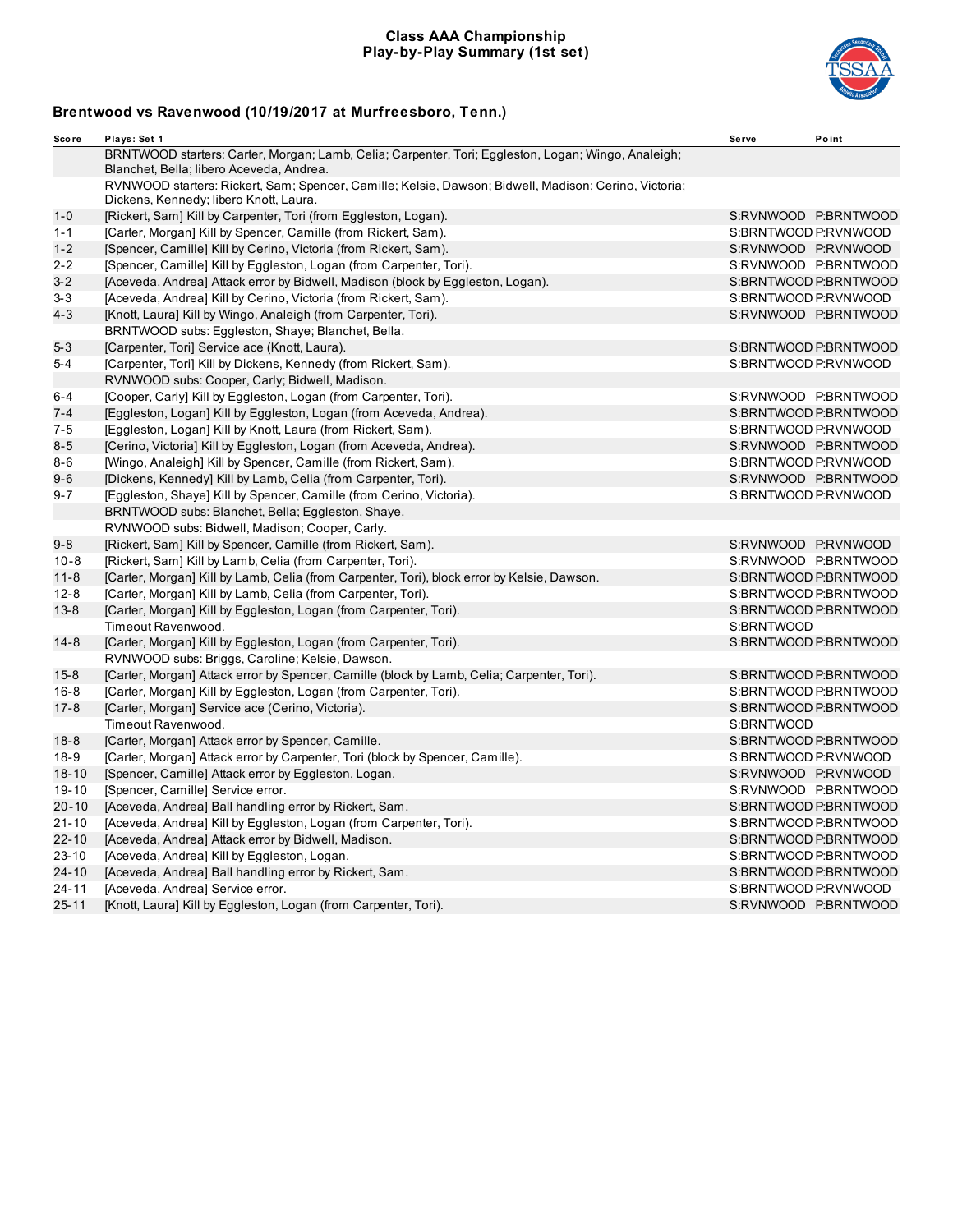### **Class AAA Championship Play-by-Play Summary (2nd set)**



| Score     | Plays: Set 2                                                                                                                                      | <b>Serve</b>         | Point                 |
|-----------|---------------------------------------------------------------------------------------------------------------------------------------------------|----------------------|-----------------------|
|           | RVNWOOD starters: Dickens, Kennedy; Spencer, Camille; Cerino, Victoria; Bidwell, Madison; Rickert, Sam;<br>Briggs, Caroline; libero Knott, Laura. |                      |                       |
|           | BRNTWOOD starters: Carpenter, Tori; Lamb, Celia; Eggleston, Logan; Rexford, Sydney; Carter, Morgan; Wingo,<br>Analeigh; libero Aceveda, Andrea.   |                      |                       |
| $0 - 1$   | [Carter, Morgan] Kill by Cerino, Victoria (from Spencer, Camille).                                                                                | S:BRNTWOOD P:RVNWOOD |                       |
|           | RVNWOOD subs: Cooper, Carly; Bidwell, Madison.                                                                                                    |                      |                       |
| $1 - 1$   | [Cooper, Carly] Kill by Carpenter, Tori (from Eggleston, Logan).                                                                                  |                      | S:RVNWOOD P.BRNTWOOD  |
| $1 - 2$   | [Aceveda, Andrea] Kill by Cerino, Victoria (from Rickert, Sam).                                                                                   |                      | S:BRNTWOOD P:RVNWOOD  |
| $1 - 3$   | [Cerino, Victoria] Attack error by Eggleston, Logan (block by Dickens, Kennedy; Rickert, Sam).                                                    |                      | S:RVNWOOD P:RVNWOOD   |
| $2 - 3$   | [Cerino, Victoria] Kill by Eggleston, Logan (from Carpenter, Tori).                                                                               |                      | S:RVNWOOD P:BRNTWOOD  |
|           | BRNTWOOD subs: Eggleston, Shaye; Rexford, Sydney.                                                                                                 |                      |                       |
| $3 - 3$   | [Carpenter, Tori] Kill by Eggleston, Shaye (from Carpenter, Tori).                                                                                |                      | S:BRNTWOOD P:BRNTWOOD |
| $4 - 3$   | [Carpenter, Tori] Kill by Eggleston, Logan (from Carter, Morgan).                                                                                 |                      | S:BRNTWOOD P:BRNTWOOD |
| 4-4       | [Carpenter, Tori] Kill by Dickens, Kennedy (from Rickert, Sam).                                                                                   |                      | S:BRNTWOOD P:RVNWOOD  |
| $5 - 4$   | [Dickens, Kennedy] Kill by Eggleston, Logan (from Carpenter, Tori).                                                                               |                      | S:RVNWOOD P.BRNTWOOD  |
| 5-5       | [Eggleston, Logan] Kill by Spencer, Camille (from Rickert, Sam).                                                                                  |                      | S:BRNTWOOD P:RVNWOOD  |
| 5-6       | RVNWOOD subs: Bidwell, Madison; Cooper, Carly.<br>[Rickert, Sam] Attack error by Carter, Morgan.                                                  |                      | S:RVNWOOD P:RVNWOOD   |
| $6 - 6$   | [Rickert, Sam] Kill by Eggleston, Logan (from Carpenter, Tori).                                                                                   |                      | S:RVNWOOD P.BRNTWOOD  |
| 6-7       | [Wingo, Analeigh] Kill by Spencer, Camille (from Rickert, Sam).                                                                                   |                      | S:BRNTWOOD P:RVNWOOD  |
| $6 - 8$   | [Spencer, Camille] Service ace (Carter, Morgan).                                                                                                  |                      | S:RVNWOOD P:RVNWOOD   |
| $7 - 8$   | [Spencer, Camille] Attack error by Spencer, Camille.                                                                                              |                      | S:RVNWOOD P:BRNTWOOD  |
| $7 - 9$   | [Eggleston, Shaye] Attack error by Lamb, Celia.                                                                                                   |                      | S:BRNTWOOD P:RVNWOOD  |
|           | BRNTWOOD subs: Rexford, Sydney; Eggleston, Shaye.                                                                                                 |                      |                       |
| $8 - 9$   | [Knott, Laura] Attack error by Cerino, Victoria.                                                                                                  |                      | S:RVNWOOD P:BRNTWOOD  |
| $9 - 9$   | [Carter, Morgan] Kill by Carpenter, Tori (from Carter, Morgan).                                                                                   |                      | S:BRNTWOOD P:BRNTWOOD |
|           | RVNWOOD subs: Strassner, Rylee; Bidwell, Madison.                                                                                                 |                      |                       |
| $10 - 9$  | [Carter, Morgan] Kill by Eggleston, Logan (from Carpenter, Tori).                                                                                 |                      | S:BRNTWOOD P:BRNTWOOD |
| $10 - 10$ | [Carter, Morgan] Kill by Dickens, Kennedy (from Rickert, Sam), block error by Carpenter, Tori.                                                    |                      | S:BRNTWOOD P:RVNWOOD  |
|           | RVNWOOD subs: Strassner, Rylee; Cooper, Carly.                                                                                                    |                      |                       |
| $10 - 11$ | [Cooper, Carly] Ball handling error by Carpenter, Tori.                                                                                           |                      | S:RVNWOOD P:RVNWOOD   |
| $11 - 11$ | [Cooper, Carly] Kill by Eggleston, Logan (from Carpenter, Tori).                                                                                  |                      | S:RVNWOOD P.BRNTWOOD  |
| $12 - 11$ | [Aceveda, Andrea] Service ace (Cooper, Carly).                                                                                                    |                      | S:BRNTWOOD P.BRNTWOOD |
| $13 - 11$ | [Aceveda, Andrea] Attack error by Dickens, Kennedy.                                                                                               |                      | S:BRNTWOOD P:BRNTWOOD |
| $13 - 12$ | [Aceveda, Andrea] Kill by Spencer, Camille (from Rickert, Sam).                                                                                   |                      | S:BRNTWOOD P:RVNWOOD  |
| $13 - 13$ | [Cerino, Victoria] Ball handling error by Carpenter, Tori.                                                                                        | S:RVNWOOD P:RVNWOOD  |                       |
| $13 - 14$ | [Cerino, Victoria] Service ace (Carter, Morgan).                                                                                                  |                      | S:RVNWOOD P:RVNWOOD   |
| $13 - 15$ | [Cerino, Victoria] Ball handling error by Carter, Morgan.                                                                                         |                      | S:RVNWOOD P:RVNWOOD   |
| $14 - 15$ | [Cerino, Victoria] Kill by Eggleston, Logan (from Carpenter, Tori).                                                                               |                      | S:RVNWOOD P:BRNTWOOD  |
| $14 - 16$ | BRNTWOOD subs: Eggleston, Shaye; Rexford, Sydney.                                                                                                 |                      | S:BRNTWOOD P:RVNWOOD  |
| 15-16     | [Carpenter, Tori] Kill by Spencer, Camille (from Rickert, Sam).<br>[Dickens, Kennedy] Service error.                                              |                      | S:RVNWOOD P:BRNTWOOD  |
| $16 - 16$ | [Eggleston, Logan] Ball handling error by Rickert, Sam.                                                                                           |                      | S:BRNTWOOD P:BRNTWOOD |
| $16 - 17$ | [Eggleston, Logan] Kill by Spencer, Camille (from Rickert, Sam).                                                                                  | S:BRNTWOOD P:RVNWOOD |                       |
|           | RVNWOOD subs: Strassner, Rylee; Cooper, Carly.                                                                                                    |                      |                       |
| $16 - 18$ | [Rickert, Sam] Service ace (Carter, Morgan).                                                                                                      | S:RVNWOOD P:RVNWOOD  |                       |
|           | Timeout Brentwood.                                                                                                                                | S:RVNWOOD            |                       |
| $16 - 19$ | [Rickert, Sam] Kill by Spencer, Camille (from Rickert, Sam), block error by Wingo, Analeigh.                                                      |                      | S:RVNWOOD P:RVNWOOD   |
| $17 - 19$ | [Rickert, Sam] Attack error by Spencer, Camille.                                                                                                  |                      | S:RVNWOOD P:BRNTWOOD  |
| $18 - 19$ | [Wingo, Analeigh] Service ace (Spencer, Camille).                                                                                                 |                      | S:BRNTWOOD P.BRNTWOOD |
| 18-20     | [Wingo, Analeigh] Service error.                                                                                                                  |                      | S:BRNTWOOD P:RVNWOOD  |
| 19-20     | [Spencer, Camille] Kill by Eggleston, Logan (from Carpenter, Tori).                                                                               |                      | S:RVNWOOD P:BRNTWOOD  |
| 19-21     | [Eqgleston, Shaye] Service error.                                                                                                                 | S:BRNTWOOD P:RVNWOOD |                       |
|           | BRNTWOOD subs: Rexford, Sydney; Eggleston, Shaye.                                                                                                 |                      |                       |
| 19-22     | [Knott, Laura] Kill by Strassner, Rylee (from Spencer, Camille).                                                                                  | S:RVNWOOD P:RVNWOOD  |                       |
|           | Timeout Brentwood.                                                                                                                                | S:RVNWOOD            |                       |
| $20 - 22$ | [Knott, Laura] Kill by Eggleston, Logan (from Carpenter, Tori).                                                                                   |                      | S:RVNWOOD P:BRNTWOOD  |
| $20 - 23$ | [Carter, Morgan] Kill by Dickens, Kennedy (from Rickert, Sam).                                                                                    |                      | S:BRNTWOOD P:RVNWOOD  |
|           | RVNWOOD subs: Cooper, Carly; Strassner, Rylee.                                                                                                    |                      |                       |
| $21 - 23$ | [Cooper, Carly] Kill by Eggleston, Logan (from Carpenter, Tori).                                                                                  |                      | S:RVNWOOD P.BRNTWOOD  |
| 22-23     | [Aceveda, Andrea] Kill by Eggleston, Logan (from Carpenter, Tori).<br>Timeout Ravenwood.                                                          | S:BRNTWOOD           | S:BRNTWOOD P:BRNTWOOD |
| $22 - 24$ | [Aceveda, Andrea] Kill by Cerino, Victoria (from Rickert, Sam).                                                                                   | S:BRNTWOOD P:RVNWOOD |                       |
| 23-24     | [Cerino, Victoria] Attack error by Spencer, Camille.                                                                                              |                      | S:RVNWOOD P:BRNTWOOD  |
|           |                                                                                                                                                   |                      |                       |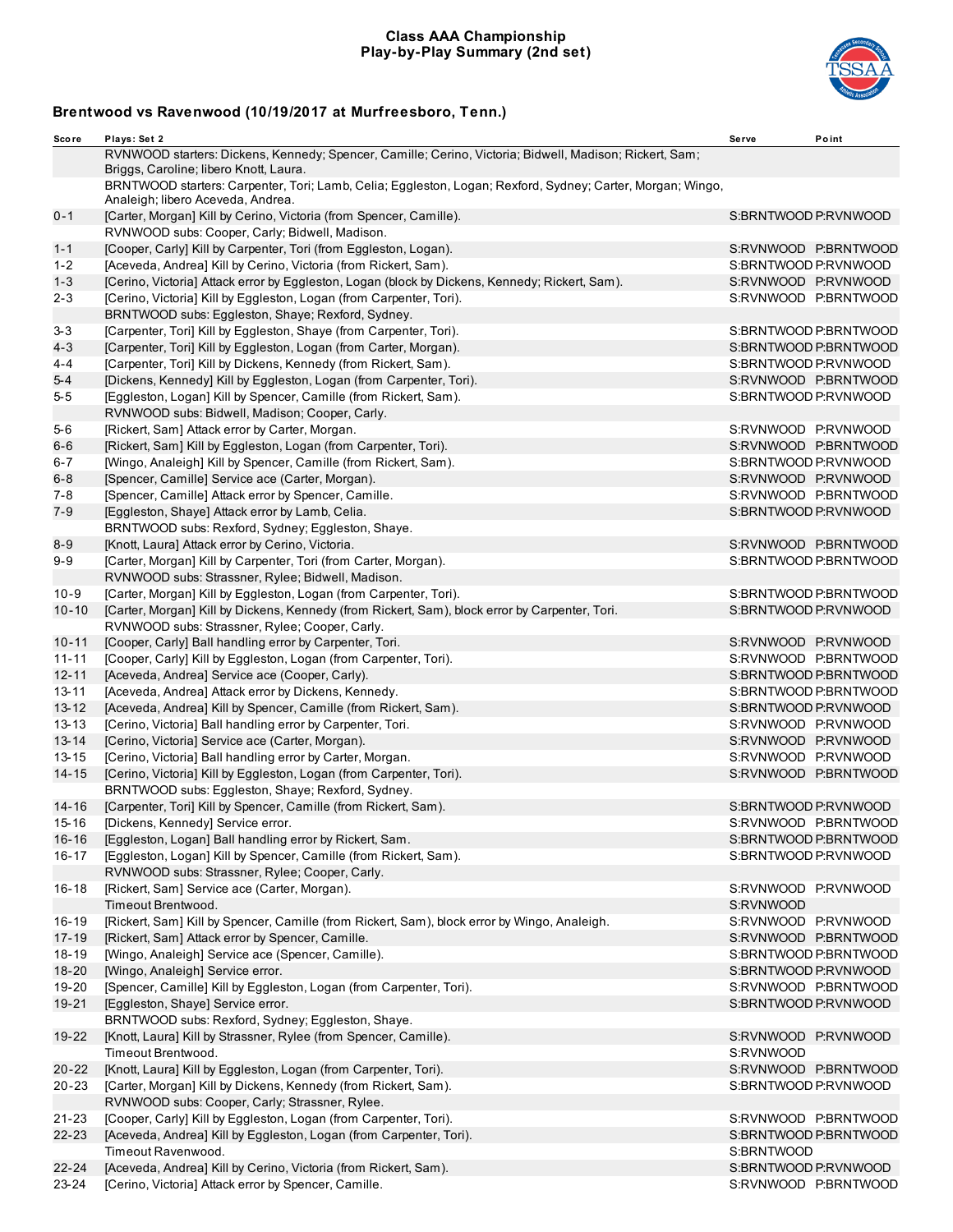| Score     | Plays: Set 2                                                                                   | Serve                | Point                 |
|-----------|------------------------------------------------------------------------------------------------|----------------------|-----------------------|
|           | BRNTWOOD subs: Eggleston, Shaye; Rexford, Sydney.                                              |                      |                       |
|           | Timeout Ravenwood.                                                                             | S:BRNTWOOD           |                       |
| 24-24     | [Carpenter, Tori] Kill by Eggleston, Logan (from Carpenter, Tori).                             |                      | S:BRNTWOOD P:BRNTWOOD |
| $24 - 25$ | [Carpenter, Tori] Kill by Spencer, Camille (from Knott, Laura).                                | S:BRNTWOOD P:RVNWOOD |                       |
|           | RVNWOOD subs: Bartlett, Madisyn; Dickens, Kennedy.                                             |                      |                       |
| 25-25     | [Bartlett, Madisyn] Kill by Eggleston, Logan.                                                  |                      | S:RVNWOOD PBRNTWOOD   |
|           | RVNWOOD subs: Dickens, Kennedy; Bartlett, Madisyn.                                             |                      |                       |
| 25-26     | [Eggleston, Logan] Service error.                                                              | S:BRNTWOOD P:RVNWOOD |                       |
|           | RVNWOOD subs: Strassner, Rylee; Cooper, Carly.                                                 |                      |                       |
| 26-26     | [Rickert, Sam] Kill by Eggleston, Logan (from Carpenter, Tori).                                |                      | S:RVNWOOD P.BRNTWOOD  |
| $27 - 26$ | [Wingo, Analeigh] Attack error by Spencer, Camille.                                            |                      | S:BRNTWOOD P.BRNTWOOD |
| $27 - 27$ | [Wingo, Analeigh] Service error.                                                               | S:BRNTWOOD P:RVNWOOD |                       |
| $28 - 27$ | [Spencer, Camille] Kill by Eggleston, Logan (from Carpenter, Tori).                            |                      | S:RVNWOOD P.BRNTWOOD  |
| 28-28     | [Eggleston, Shaye] Service error.                                                              | S:BRNTWOOD P:RVNWOOD |                       |
|           | BRNTWOOD subs: Rexford, Sydney; Eggleston, Shaye.                                              |                      |                       |
| 28-29     | [Knott, Laura] Attack error by Eggleston, Logan.                                               | S:RVNWOOD            | P:RVNWOOD             |
| 28-30     | [Knott, Laura] Attack error by Eggleston, Logan (block by Dickens, Kennedy; Cerino, Victoria). | S:RVNWOOD P:RVNWOOD  |                       |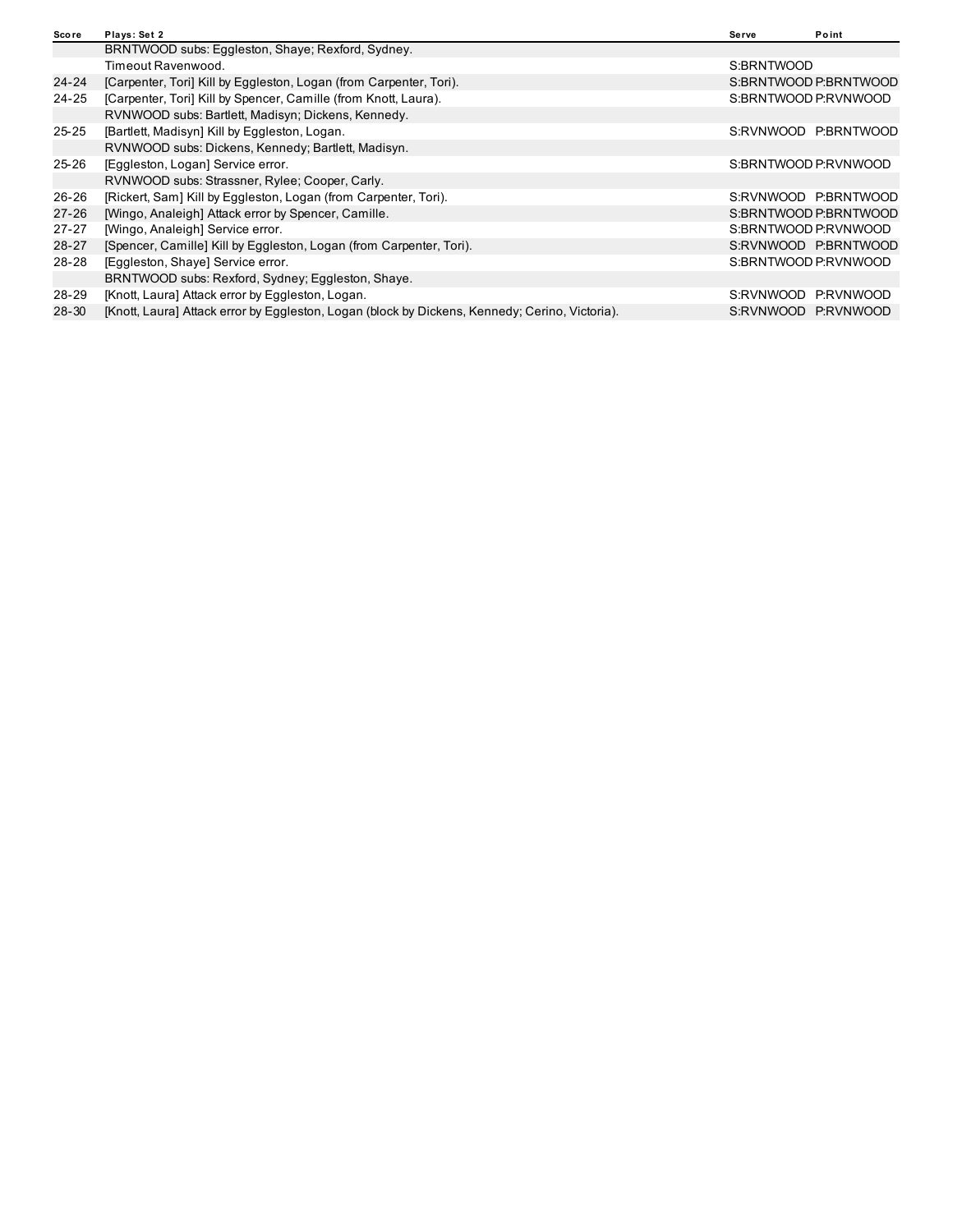### **Class AAA Championship Play-by-Play Summary (3rd set)**



| Score                 | Plays: Set 3                                                                                                                                        | <b>Serve</b>         | Point                                        |
|-----------------------|-----------------------------------------------------------------------------------------------------------------------------------------------------|----------------------|----------------------------------------------|
|                       | RVNWOOD starters: Briggs, Caroline; Cerino, Victoria; Rickert, Sam; Dickens, Kennedy; Cooper, Carly; Spencer,<br>Camille; libero Knott, Laura.      |                      |                                              |
|                       | BRNTWOOD starters: Carpenter, Tori; Eggleston, Logan; Lamb, Celia; Blanchet, Bella; Wingo, Analeigh; Carter,<br>Morgan; libero Aceveda, Andrea.     |                      |                                              |
| $1 - 0$               | [Knott, Laura] Kill by Lamb, Celia (from Carpenter, Tori).                                                                                          |                      | S:RVNWOOD P:BRNTWOOD                         |
| 1-1                   | [Carter, Morgan] Kill by Dickens, Kennedy (from Rickert, Sam).                                                                                      | S:BRNTWOOD P:RVNWOOD |                                              |
|                       | RVNWOOD subs: Cooper, Carly; Bidwell, Madison.                                                                                                      |                      |                                              |
| $1 - 2$               | [Cooper, Carly] Kill by Dickens, Kennedy (from Rickert, Sam).                                                                                       | S:RVNWOOD P:RVNWOOD  |                                              |
| $2 - 2$               | [Cooper, Carly] Attack error by Spencer, Camille.                                                                                                   |                      | S:RVNWOOD P:BRNTWOOD                         |
| $3 - 2$               | [Aceveda, Andrea] Attack error by Dickens, Kennedy.                                                                                                 |                      | S:BRNTWOOD P:BRNTWOOD                        |
| $3 - 3$               | [Aceveda, Andrea] Kill by Cerino, Victoria (from Rickert, Sam).                                                                                     | S:BRNTWOOD P:RVNWOOD |                                              |
| $4 - 3$               | [Cerino, Victoria] Kill by Carpenter, Tori.                                                                                                         |                      | S:RVNWOOD P:BRNTWOOD                         |
|                       | BRNTWOOD subs: Eggleston, Shaye; Blanchet, Bella.                                                                                                   |                      |                                              |
| 4-4                   | [Carpenter, Tori] Attack error by Eggleston, Logan (block by Rickert, Sam; Dickens, Kennedy).<br>RVNWOOD subs: Bartlett, Madisyn; Dickens, Kennedy. | S:BRNTWOOD P:RVNWOOD |                                              |
| 4-5                   | [Bartlett, Madisyn] Service ace (Carter, Morgan).                                                                                                   | S:RVNWOOD P:RVNWOOD  |                                              |
| $5-5$                 | [Bartlett, Madisyn] Kill by Eggleston, Shaye (from Carpenter, Tori).                                                                                |                      | S:RVNWOOD P:BRNTWOOD                         |
|                       | RVNWOOD subs: Dickens, Kennedy; Bartlett, Madisyn.                                                                                                  |                      |                                              |
| $5-6$                 | [Eggleston, Logan] Service error.                                                                                                                   | S:BRNTWOOD P:RVNWOOD |                                              |
|                       | RVNWOOD subs: Bidwell, Madison; Cooper, Carly.                                                                                                      |                      |                                              |
| 6-6                   | [Rickert, Sam] Kill by Eggleston, Shaye (from Carpenter, Tori).                                                                                     |                      | S:RVNWOOD PBRNTWOOD                          |
| 6-7                   | [Wingo, Analeigh] Service error.                                                                                                                    | S:BRNTWOOD P:RVNWOOD |                                              |
| $6 - 8$               | [Spencer, Camille] Kill by Cerino, Victoria (from Rickert, Sam).                                                                                    | S:RVNWOOD P:RVNWOOD  |                                              |
| 7-8                   | [Spencer, Camille] Kill by Eggleston, Shaye (from Carpenter, Tori).                                                                                 |                      | S:RVNWOOD P:BRNTWOOD                         |
|                       | BRNTWOOD subs: Blanchet, Bella; Eggleston, Shaye.                                                                                                   |                      |                                              |
| 7-9                   | [Blanchet, Bella] Kill by Bidwell, Madison (from Rickert, Sam).                                                                                     | S:BRNTWOOD P:RVNWOOD |                                              |
| $7 - 10$              | [Knott, Laura] Service ace (Carter, Morgan).                                                                                                        | S:RVNWOOD P:RVNWOOD  |                                              |
| $7 - 11$              | [Knott, Laura] Attack error by Eggleston, Logan.                                                                                                    | S:RVNWOOD P:RVNWOOD  |                                              |
|                       | Timeout Brentwood.                                                                                                                                  | S:RVNWOOD            |                                              |
| 8-11                  | [Knott, Laura] Service error.                                                                                                                       |                      | S:RVNWOOD PBRNTWOOD<br>S:BRNTWOOD P.BRNTWOOD |
| $9 - 11$<br>$10 - 11$ | [Carter, Morgan] Ball handling error by Rickert, Sam.<br>[Carter, Morgan] Kill by Eggleston, Logan (from Carpenter, Tori).                          |                      | S:BRNTWOOD P:BRNTWOOD                        |
| $10 - 12$             | [Carter, Morgan] Kill by Bidwell, Madison (from Rickert, Sam).                                                                                      | S:BRNTWOOD P:RVNWOOD |                                              |
|                       | RVNWOOD subs: Cooper, Carly; Bidwell, Madison.                                                                                                      |                      |                                              |
| 11-12                 | [Cooper, Carly] Kill by Eggleston, Logan.                                                                                                           |                      | S:RVNWOOD P:BRNTWOOD                         |
| $11 - 13$             | [Aceveda, Andrea] Kill by Cerino, Victoria (from Rickert, Sam).                                                                                     | S:BRNTWOOD P:RVNWOOD |                                              |
| $12 - 13$             | [Cerino, Victoria] Service error.                                                                                                                   |                      | S:RVNWOOD P:BRNTWOOD                         |
|                       | BRNTWOOD subs: Eggleston, Shaye; Blanchet, Bella.                                                                                                   |                      |                                              |
| $13 - 13$             | [Carpenter, Tori] Service ace (Cooper, Carly).                                                                                                      |                      | S:BRNTWOOD P:BRNTWOOD                        |
| $14 - 13$             | [Carpenter, Tori] Kill by Eggleston, Logan.                                                                                                         |                      | S:BRNTWOOD P:BRNTWOOD                        |
| $15 - 13$             | [Carpenter, Tori] Service ace (Knott, Laura).                                                                                                       |                      | S:BRNTWOOD P:BRNTWOOD                        |
|                       | Timeout Ravenwood.                                                                                                                                  | S:BRNTWOOD           |                                              |
| $16 - 13$             | [Carpenter, Tori] Attack error by Spencer, Camille.                                                                                                 |                      | S:BRNTWOOD P:BRNTWOOD                        |
| $16 - 14$             | [Carpenter, Tori] Kill by Spencer, Camille (from Rickert, Sam).                                                                                     | S:BRNTWOOD P:RVNWOOD |                                              |
|                       | RVNWOOD subs: Bartlett, Madisyn; Dickens, Kennedy.                                                                                                  |                      |                                              |
| $17 - 14$             | [Bartlett, Madisyn] Kill by Eggleston, Logan (from Carpenter, Tori).                                                                                |                      | S:RVNWOOD P.BRNTWOOD                         |
|                       | RVNWOOD subs: Dickens, Kennedy; Bartlett, Madisyn.                                                                                                  |                      |                                              |
| $17 - 15$             | [Eggleston, Logan] Kill by Spencer, Camille (from Rickert, Sam).                                                                                    | S:BRNTWOOD P:RVNWOOD |                                              |
|                       | RVNWOOD subs: Bidwell, Madison; Cooper, Carly.                                                                                                      |                      |                                              |
| 18-15                 | [Rickert, Sam] Attack error by Cerino, Victoria.                                                                                                    |                      | S:RVNWOOD P:BRNTWOOD                         |
| $18 - 16$             | [Wingo, Analeigh] Kill by Spencer, Camille (from Rickert, Sam).                                                                                     | S:BRNTWOOD P:RVNWOOD |                                              |
| $18 - 17$             | [Spencer, Camille] Kill by Cerino, Victoria (from Rickert, Sam).                                                                                    | S:RVNWOOD P:RVNWOOD  |                                              |
| $18 - 18$             | [Spencer, Camille] Attack error by Eggleston, Shaye (block by Briggs, Caroline; Cerino, Victoria).                                                  | S:RVNWOOD P:RVNWOOD  |                                              |
| $19 - 18$             | [Spencer, Camille] Attack error by Cerino, Victoria (block by Lamb, Celia; Eggleston, Shaye).<br>BRNTWOOD subs: Blanchet, Bella; Eggleston, Shaye.  |                      | S:RVNWOOD P:BRNTWOOD                         |
| 19-19                 | [Blanchet, Bella] Kill by Briggs, Caroline (from Rickert, Sam).                                                                                     | S:BRNTWOOD P:RVNWOOD |                                              |
| 19-20                 | [Knott, Laura] Attack error by Lamb, Celia (block by Dickens, Kennedy; Cerino, Victoria).                                                           | S:RVNWOOD P:RVNWOOD  |                                              |
| 19-21                 | [Knott, Laura] Attack error by Carter, Morgan.                                                                                                      | S:RVNWOOD P:RVNWOOD  |                                              |
|                       | Timeout Brentwood.                                                                                                                                  | S:RVNWOOD            |                                              |
| $20 - 21$             | [Knott, Laura] Kill by Lamb, Celia (from Carpenter, Tori).                                                                                          |                      | S:RVNWOOD P:BRNTWOOD                         |
| $21 - 21$             | [Carter, Morgan] Attack error by Bidwell, Madison.                                                                                                  |                      | S:BRNTWOOD P:BRNTWOOD                        |
| $21 - 22$             | [Carter, Morgan] Kill by Dickens, Kennedy (from Rickert, Sam).                                                                                      | S:BRNTWOOD P:RVNWOOD |                                              |
|                       | RVNWOOD subs: Cooper, Carly; Bidwell, Madison.                                                                                                      |                      |                                              |
| 22-22                 | [Cooper, Carly] Kill by Eggleston, Logan (from Carpenter, Tori).                                                                                    |                      | S:RVNWOOD P:BRNTWOOD                         |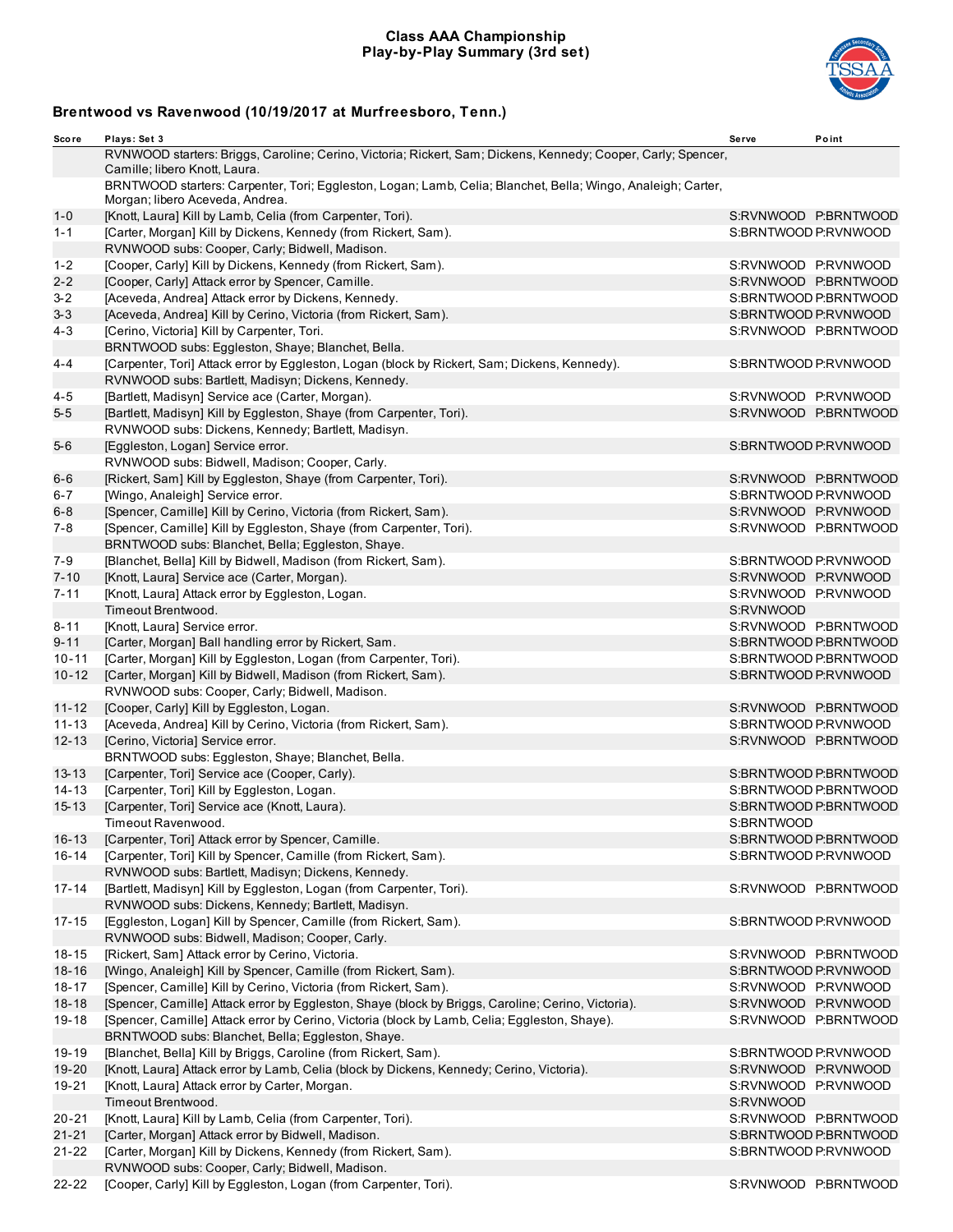| Score | Plays: Set 3                                                           | Serve                | Point |
|-------|------------------------------------------------------------------------|----------------------|-------|
|       | 22-23 [Aceveda, Andrea] Kill by Cerino, Victoria (from Knott, Laura).  | S:BRNTWOOD P:RVNWOOD |       |
|       | 22-24 [Cerino, Victoria] Kill by Rickert, Sam (from Spencer, Camille). | S:RVNWOOD P:RVNWOOD  |       |
|       | 22-25 [Cerino, Victoria] Attack error by Eggleston, Logan.             | S:RVNWOOD P:RVNWOOD  |       |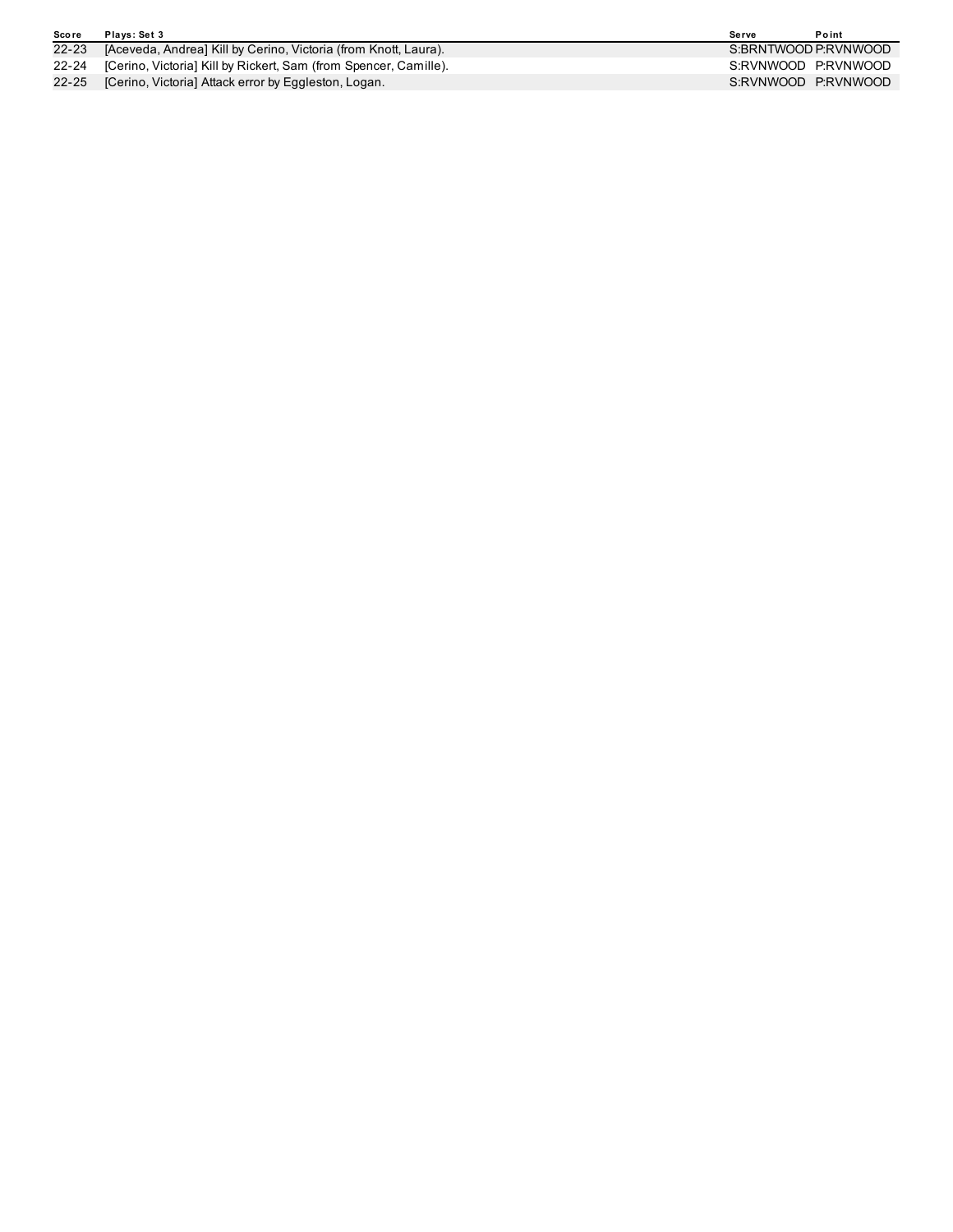### **Class AAA Championship Play-by-Play Summary (4th set)**



| Score                  | Plays: Set 4                                                                                                                                      | <b>Serve</b>                               | Point                 |
|------------------------|---------------------------------------------------------------------------------------------------------------------------------------------------|--------------------------------------------|-----------------------|
|                        | RVNWOOD starters: Spencer, Camille; Cerino, Victoria; Dickens, Kennedy; Briggs, Caroline; Bidwell, Madison;<br>Rickert, Sam; libero Knott, Laura. |                                            |                       |
|                        | BRNTWOOD starters: Lamb, Celia; Carpenter, Tori; Eggleston, Logan; Wingo, Analeigh; Blanchet, Bella; Carter,<br>Morgan; libero Aceveda, Andrea.   |                                            |                       |
| $1 - 0$                | [Carter, Morgan] Attack error by Dickens, Kennedy (block by Lamb, Celia; Carpenter, Tori).                                                        |                                            | S:BRNTWOOD P:BRNTWOOD |
| $1 - 1$                | [Carter, Morgan] Kill by Cerino, Victoria (from Rickert, Sam).<br>RVNWOOD subs: Cooper, Carly; Bidwell, Madison.                                  | S:BRNTWOOD P:RVNWOOD                       |                       |
| 2-1                    | [Cooper, Carly] Kill by Eggleston, Logan (from Carpenter, Tori).                                                                                  |                                            | S:RVNWOOD P.BRNTWOOD  |
| $2 - 2$                | [Lamb, Celia] Service error.                                                                                                                      | S:BRNTWOOD P:RVNWOOD                       |                       |
| $3 - 2$                | [Cerino, Victoria] Attack error by Cerino, Victoria.                                                                                              |                                            | S:RVNWOOD P:BRNTWOOD  |
|                        | BRNTWOOD subs: Eggleston, Shaye; Blanchet, Bella.                                                                                                 |                                            |                       |
| $4 - 2$                | [Carpenter, Tori] Kill by Eggleston, Shaye, block error by Spencer, Camille.                                                                      |                                            | S:BRNTWOOD P:BRNTWOOD |
| $5-2$                  | [Carpenter, Tori] Service ace (TEAM).                                                                                                             |                                            | S:BRNTWOOD P:BRNTWOOD |
| $6 - 2$                | [Carpenter, Tori] Kill by Eggleston, Logan (from Carpenter, Tori).                                                                                |                                            | S:BRNTWOOD P:BRNTWOOD |
|                        | Timeout Ravenwood.                                                                                                                                | S:BRNTWOOD                                 |                       |
| $7 - 2$                | [Carpenter, Tori] Attack error by Cerino, Victoria (block by Wingo, Analeigh).                                                                    |                                            | S:BRNTWOOD P:BRNTWOOD |
| $7 - 3$                | [Carpenter, Tori] Service error.                                                                                                                  | S:BRNTWOOD P:RVNWOOD                       |                       |
|                        | RVNWOOD subs: Bartlett, Madisyn; Dickens, Kennedy.                                                                                                |                                            |                       |
| $8 - 3$                | [Bartlett, Madisyn] Kill by Eggleston, Logan (from Carpenter, Tori).                                                                              |                                            | S:RVNWOOD P:BRNTWOOD  |
|                        | RVNWOOD subs: Dickens, Kennedy; Bartlett, Madisyn.                                                                                                |                                            |                       |
| $9 - 3$                | [Eggleston, Logan] Kill by Eggleston, Shaye (from Carpenter, Tori).                                                                               |                                            | S:BRNTWOOD P:BRNTWOOD |
| 9-4                    | [Eggleston, Logan] Bad set by Carpenter, Tori.                                                                                                    | S:BRNTWOOD P:RVNWOOD                       |                       |
|                        | RVNWOOD subs: Bidwell, Madison; Cooper, Carly.                                                                                                    |                                            |                       |
| $9 - 5$                | [Rickert, Sam] Attack error by Eggleston, Logan (block by Spencer, Camille; Briggs, Caroline).                                                    | S:RVNWOOD P:RVNWOOD                        |                       |
| $10 - 5$               | [Rickert, Sam] Kill by Eggleston, Shaye (from Carpenter, Tori), block error by Briggs, Caroline.                                                  |                                            | S:RVNWOOD P:BRNTWOOD  |
| $10 - 6$               | [Aceveda, Andrea] Kill by Briggs, Caroline (from Rickert, Sam).                                                                                   | S:BRNTWOOD P:RVNWOOD                       |                       |
| $11 - 6$               | [Spencer, Camille] Kill by Lamb, Celia (from Carpenter, Tori).                                                                                    |                                            | S:RVNWOOD P:BRNTWOOD  |
|                        | BRNTWOOD subs: Blanchet, Bella; Eggleston, Shaye.                                                                                                 |                                            |                       |
| $11 - 7$               | [Blanchet, Bella] Kill by Spencer, Camille (from Knott, Laura).                                                                                   | S:BRNTWOOD P:RVNWOOD                       |                       |
| $12 - 7$               | [Knott, Laura] Kill by Eggleston, Logan (from Carpenter, Tori).                                                                                   |                                            | S:RVNWOOD P:BRNTWOOD  |
| $12 - 8$               | [Carter, Morgan] Kill by Cerino, Victoria (from Rickert, Sam).                                                                                    | S:BRNTWOOD P:RVNWOOD                       |                       |
|                        | RVNWOOD subs: Cooper, Carly; Bidwell, Madison.                                                                                                    |                                            |                       |
| $12-9$                 | [Cooper, Carly] Attack error by Carpenter, Tori.                                                                                                  | S:RVNWOOD P:RVNWOOD                        |                       |
| $13-9$                 | [Cooper, Carly] Kill by Eggleston, Logan (from Lamb, Celia).                                                                                      |                                            | S:RVNWOOD P:BRNTWOOD  |
| $13 - 10$              | [Lamb, Celia] Service error.                                                                                                                      | S:BRNTWOOD P:RVNWOOD                       |                       |
| $14 - 10$              | [Cerino, Victoria] Kill by Eggleston, Logan.                                                                                                      |                                            | S:RVNWOOD P:BRNTWOOD  |
|                        | BRNTWOOD subs: Eggleston, Shaye; Blanchet, Bella.                                                                                                 |                                            |                       |
| $15 - 10$              | [Carpenter, Tori] Kill by Eggleston, Logan (from Carpenter, Tori).                                                                                |                                            | S:BRNTWOOD P:BRNTWOOD |
| $16 - 10$              | [Carpenter, Tori] Kill by Wingo, Analeigh.                                                                                                        |                                            | S:BRNTWOOD P:BRNTWOOD |
|                        | Timeout Ravenwood.                                                                                                                                | S:BRNTWOOD                                 |                       |
| $16 - 11$              | [Carpenter, Tori] Kill by Spencer, Camille (from Rickert, Sam).                                                                                   | S:BRNTWOOD P:RVNWOOD                       |                       |
|                        | RVNWOOD subs: Bartlett, Madisyn; Dickens, Kennedy.                                                                                                |                                            |                       |
| $17 - 11$              | [Bartlett, Madisyn] Service error.                                                                                                                |                                            | S:RVNWOOD P.BRNTWOOD  |
|                        | RVNWOOD subs: Dickens, Kennedy; Bartlett, Madisyn.                                                                                                |                                            |                       |
| $17 - 12$              | [Eggleston, Logan] Kill by Spencer, Camille (from Rickert, Sam).                                                                                  | S:BRNTWOOD P:RVNWOOD                       |                       |
|                        | RVNWOOD subs: Bidwell, Madison; Cooper, Carly.                                                                                                    |                                            |                       |
| $17 - 13$              | [Rickert, Sam] Attack error by Eggleston, Shaye (block by Spencer, Camille; Briggs, Caroline).                                                    | S:RVNWOOD P:RVNWOOD                        |                       |
| $17 - 14$              | [Rickert, Sam] Kill by Cerino, Victoria (from Knott, Laura).                                                                                      | S:RVNWOOD P:RVNWOOD                        |                       |
| $18 - 14$              | [Rickert, Sam] Kill by Eggleston, Shaye (from Carpenter, Tori).                                                                                   |                                            | S:RVNWOOD P:BRNTWOOD  |
| $18 - 15$              | [Aceveda, Andrea] Kill by Bidwell, Madison (from Knott, Laura).                                                                                   | S:BRNTWOOD P:RVNWOOD                       |                       |
| $19 - 15$              | [Spencer, Camille] Kill by Lamb, Celia (from Carpenter, Tori).                                                                                    |                                            | S:RVNWOOD P.BRNTWOOD  |
|                        | BRNTWOOD subs: Blanchet, Bella; Eggleston, Shaye.                                                                                                 |                                            |                       |
| $20 - 15$              | [Blanchet, Bella] Service ace (Cerino, Victoria).                                                                                                 |                                            | S:BRNTWOOD P:BRNTWOOD |
| $21 - 15$              | [Blanchet, Bella] Attack error by Spencer, Camille.                                                                                               |                                            | S:BRNTWOOD P:BRNTWOOD |
| $22 - 15$<br>$23 - 15$ | [Blanchet, Bella] Attack error by Cerino, Victoria.                                                                                               |                                            | S:BRNTWOOD P:BRNTWOOD |
|                        | [Blanchet, Bella] Service ace (Knott, Laura).                                                                                                     |                                            | S:BRNTWOOD P:BRNTWOOD |
| $23 - 16$              | [Blanchet, Bella] Service error.                                                                                                                  | S:BRNTWOOD P:RVNWOOD                       |                       |
| 23-17<br>$23 - 18$     | [Knott, Laura] Attack error by Lamb, Celia (block by Bidwell, Madison; Dickens, Kennedy).                                                         | S:RVNWOOD P:RVNWOOD<br>S:RVNWOOD P:RVNWOOD |                       |
|                        | [Knott, Laura] Attack error by Eggleston, Logan (block by Cerino, Victoria; Dickens, Kennedy).<br>Timeout Brentwood.                              | S:RVNWOOD                                  |                       |
| $24 - 18$              | [Knott, Laura] Kill by Eggleston, Logan (from Carpenter, Tori).                                                                                   |                                            | S:RVNWOOD P.BRNTWOOD  |
| 24-19                  | [Carter, Morgan] Kill by Dickens, Kennedy (from Rickert, Sam).                                                                                    | S:BRNTWOOD P:RVNWOOD                       |                       |
|                        | RVNWOOD subs: Cooper, Carly; Bidwell, Madison.                                                                                                    |                                            |                       |
| 24-20                  | [Bidwell, Madison] Attack error by Eggleston, Logan (block by Dickens, Kennedy; Rickert, Sam).                                                    | S:RVNWOOD P:RVNWOOD                        |                       |
|                        |                                                                                                                                                   |                                            |                       |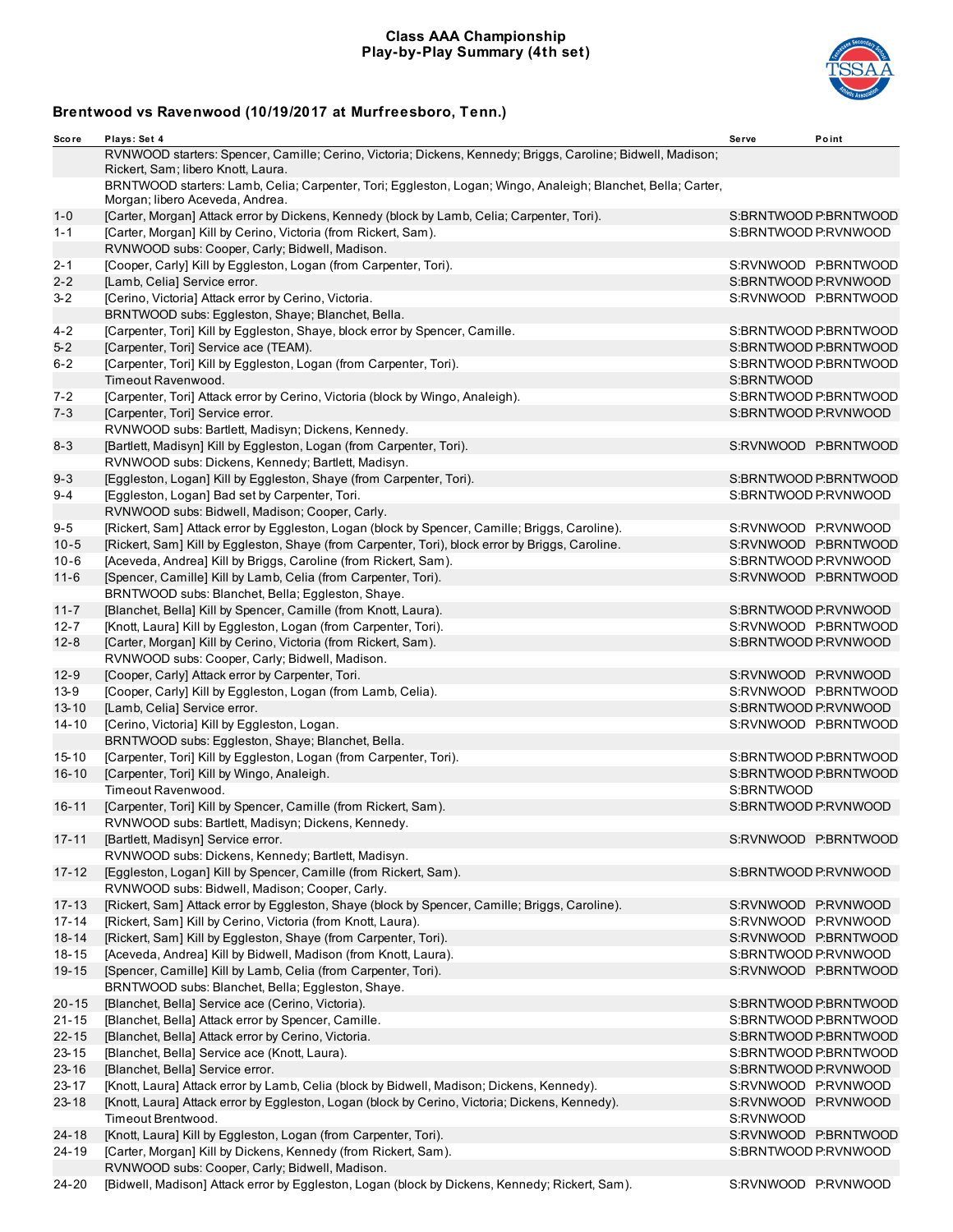### Score Plays: Set 4

25-20 [Bidwell, Madison] Kill by Eggleston, Logan (from Carpenter, Tor